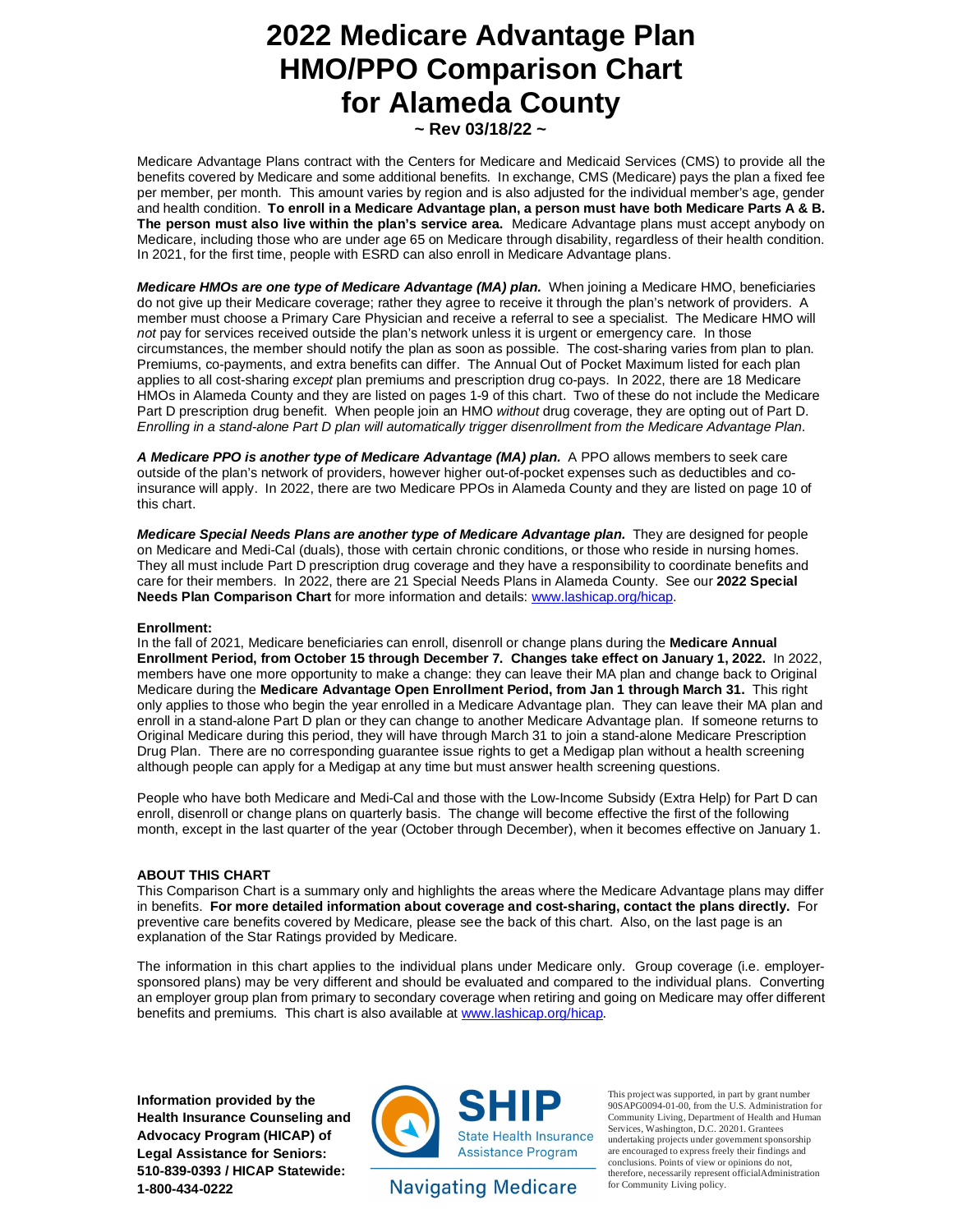| <b>Please contact the</b><br><b>Plan for more</b><br>information or call<br>1-800-Medicare | <b>Aetna Medicare</b><br>855-335-1407 (Sales & Marketing)<br>833-859-6031 (Member Services)<br>www.aetnamedicare.com                                                                                                                                                                                                                                            |                   |                             |                                                                    | <b>Aetna Medicare</b><br>855-335-1407 (Sales & Marketing)<br>833-859-6031 (Member Services)<br>www.aetnamedicare.com                                                                                                                                                                                                                                                  |  |  |
|--------------------------------------------------------------------------------------------|-----------------------------------------------------------------------------------------------------------------------------------------------------------------------------------------------------------------------------------------------------------------------------------------------------------------------------------------------------------------|-------------------|-----------------------------|--------------------------------------------------------------------|-----------------------------------------------------------------------------------------------------------------------------------------------------------------------------------------------------------------------------------------------------------------------------------------------------------------------------------------------------------------------|--|--|
| <b>Plan Name</b>                                                                           | <b>Aetna Medicare Plus Plan (HMO)</b><br>$(H4982-005-0)$                                                                                                                                                                                                                                                                                                        |                   |                             | <b>Aetna Medicare Eagle Plan</b><br>(HMO) (H4982-013-0)            |                                                                                                                                                                                                                                                                                                                                                                       |  |  |
| <b>Star Rating</b>                                                                         | ★★★                                                                                                                                                                                                                                                                                                                                                             |                   |                             |                                                                    | ★★★                                                                                                                                                                                                                                                                                                                                                                   |  |  |
| <b>Annual OOP Max</b>                                                                      | \$3,900                                                                                                                                                                                                                                                                                                                                                         |                   |                             |                                                                    | \$4,200                                                                                                                                                                                                                                                                                                                                                               |  |  |
| <b>Monthly Premium</b>                                                                     | \$0                                                                                                                                                                                                                                                                                                                                                             |                   |                             |                                                                    | \$0                                                                                                                                                                                                                                                                                                                                                                   |  |  |
| <b>Doctor Visits</b>                                                                       | \$0 copay for Primary Care Physician;<br>\$15 for Specialist                                                                                                                                                                                                                                                                                                    |                   |                             |                                                                    | \$0 copay for Primary Care Physician;<br>\$10 for Specialist                                                                                                                                                                                                                                                                                                          |  |  |
| <b>Inpatient Hospital</b>                                                                  | \$250 copay/day for days 1-7;<br>\$0 per day for days 8 and beyond                                                                                                                                                                                                                                                                                              |                   |                             |                                                                    | \$50 co-pay/day for days 1-3; \$0 for days<br>4-90; \$0 for days 91 and beyond (unlimited)                                                                                                                                                                                                                                                                            |  |  |
| <b>Outpatient Hospital</b>                                                                 | \$0 copay for ambulatory surgical center visit;<br>\$150 copay for outpatient hospital facility visit                                                                                                                                                                                                                                                           |                   |                             |                                                                    | \$0 copay for ambulatory surgical center visit;<br>\$50 copay for outpatient hospital facility visit                                                                                                                                                                                                                                                                  |  |  |
| <b>Skilled Nursing</b><br><b>Facility</b>                                                  | \$0 copay/day for days 1-20;<br>\$75 per day for days 21-100                                                                                                                                                                                                                                                                                                    |                   |                             |                                                                    | \$0 copay/day for days 1-20;<br>\$188 per day for days 21-100                                                                                                                                                                                                                                                                                                         |  |  |
| <b>Ambulance</b>                                                                           | \$225 copay per ground or air ambulance trip                                                                                                                                                                                                                                                                                                                    |                   |                             |                                                                    | \$275 copay per ground or air ambulance trip                                                                                                                                                                                                                                                                                                                          |  |  |
| <b>Emergency &amp;</b><br><b>Urgent Care</b>                                               | \$90 copay per emergency room visit;<br>\$15 per urgent care visit;<br>\$90 per emergency or urgent care visit worldwide;<br>copays waived for ER care if admitted to hospital                                                                                                                                                                                  |                   |                             |                                                                    | \$90 copay per emergency room visit;<br>\$10 copay per urgent care visit;<br>\$90 per emergency or urgent care visit worldwide;<br>copays waived for ER care if admitted to hospital                                                                                                                                                                                  |  |  |
| Lab Tests,<br>Procedures, and<br><b>Radiation Therapy</b>                                  | \$0 copay for lab services, diagnostic tests, procedures,<br>and x-rays; \$0 co-pay for diagnostic radiology;<br>\$60 copay for therapeutic radiology                                                                                                                                                                                                           |                   |                             |                                                                    | \$0 copay for lab services, diagnostic tests,<br>procedures, and x-rays; \$100 co-pay for diagnostic<br>radiology; \$60 copay for therapeutic radiology                                                                                                                                                                                                               |  |  |
| <b>Renal Dialysis</b>                                                                      | 20% co-insurance per treatment                                                                                                                                                                                                                                                                                                                                  |                   |                             |                                                                    | 20% co-insurance per treatment                                                                                                                                                                                                                                                                                                                                        |  |  |
| <b>Outpatient Mental</b><br><b>Health Visits</b>                                           | \$25 copay per individual<br>or group therapy session                                                                                                                                                                                                                                                                                                           |                   |                             | \$25 copay per individual<br>or group therapy session              |                                                                                                                                                                                                                                                                                                                                                                       |  |  |
| <b>Eyewear</b>                                                                             | \$200 annual reimbursement allowance<br>for eyeglasses or contacts                                                                                                                                                                                                                                                                                              |                   |                             | \$250 annual reimbursement allowance<br>for eyeglasses or contacts |                                                                                                                                                                                                                                                                                                                                                                       |  |  |
| <b>Eye Exams</b>                                                                           | \$0 copay per Medicare-covered vision services;<br>\$0 copay for one routine exam per year                                                                                                                                                                                                                                                                      |                   |                             |                                                                    | \$0 copay per Medicare-covered vision services;<br>\$0 copay for one routine exam per year                                                                                                                                                                                                                                                                            |  |  |
| <b>Hearing Aids</b>                                                                        | \$1,250 annual hearing aid allowance per ear;<br>purchased through NationsHearing                                                                                                                                                                                                                                                                               |                   |                             |                                                                    | \$2,500 annual hearing aid allowance per ear;<br>purchased through NationsHearing                                                                                                                                                                                                                                                                                     |  |  |
| <b>Hearing Exams</b>                                                                       | \$0 copay for diagnostic hearing exam;<br>\$0 copay for one annual routine exam                                                                                                                                                                                                                                                                                 |                   |                             |                                                                    | \$0 copay for diagnostic hearing exam;<br>\$0 copay for one annual routine exam                                                                                                                                                                                                                                                                                       |  |  |
| <b>Dental</b>                                                                              | Up to \$1,000 annual reimbursement for covered<br>preventive and comprehensive services;<br>any licensed dentist that is a Medicare provider                                                                                                                                                                                                                    |                   |                             |                                                                    | Up to \$2,000 annual reimbursement for covered<br>preventive and comprehensive services;<br>any licensed dentist that is a Medicare provider                                                                                                                                                                                                                          |  |  |
| Chiropractic                                                                               | \$0 copay for Medicare covered visits;<br>\$0 copay for routine chiropractic visits (unlimited);<br>must use American Specialty Health provider                                                                                                                                                                                                                 |                   |                             |                                                                    | \$0 copay for Medicare covered visits;<br>\$0 copay for routine chiropractic visits (unlimited);<br>must use American Specialty Health provider                                                                                                                                                                                                                       |  |  |
| <b>Podiatry</b>                                                                            | \$15 copay per Medicare-covered visit                                                                                                                                                                                                                                                                                                                           |                   |                             |                                                                    | \$10 copay per Medicare-covered visit                                                                                                                                                                                                                                                                                                                                 |  |  |
|                                                                                            | Cost-sharing shown is<br>for network pharmacies<br>Preferred Generic                                                                                                                                                                                                                                                                                            | 30<br>days<br>\$0 | 100<br>day<br>retail<br>\$0 | 100<br>day<br>mail<br>\$0                                          | THIS PLAN DOES NOT OFFER                                                                                                                                                                                                                                                                                                                                              |  |  |
| <b>Prescription Drugs</b>                                                                  | Generic<br>Preferred Brand<br>Non-Preferred Brand                                                                                                                                                                                                                                                                                                               | \$0<br>\$42       | \$0<br>\$126                | \$0<br>\$126                                                       | PRESCRIPTION DRUG COVERAGE.                                                                                                                                                                                                                                                                                                                                           |  |  |
| (Outpatient)                                                                               | Specialty co-insurance<br>\$0 deductible; after total yearly drug costs reach<br>\$4,430, you pay \$0 for Tier 1 and 2 drugs and no<br>more than 25% of the plan's cost for brand name<br>drugs until out-of-pocket drug expenses reach \$7,050.<br>After that, you pay the greater of \$3.95 or 5% for<br>generics and the greater of \$9.85 or 5% for brands. | \$99<br>33%       | \$297<br>N/A                | \$297<br>N/A                                                       | YOU CANNOT BELONG TO THIS PLAN<br>AND ALSO ENROLL IN A STAND-ALONE<br><b>MEDICARE PRESCRIPTION DRUG PLAN.</b>                                                                                                                                                                                                                                                         |  |  |
| Other<br><b>Benefits/Options</b>                                                           | <b>Acupuncture: \$0</b> copay for unlimited acupuncture<br>treatments within American Specialty Health network<br>Over the Counter: \$75 quarterly allowance for items<br>in Health Solutions catalog<br>Transportation: \$0 copay for 12 one-way trips each<br>year to plan approved locations<br>Wellness: \$0 co-pay for basic Silver Sneakers<br>membership |                   |                             |                                                                    | <b>Acupuncture: \$0</b> copay for unlimited acupuncture<br>treatments with American Specialty Health network<br>Over the Counter: \$105 quarterly allowance for<br>items in Health Solutions catalog<br><b>Transportation: \$0</b> copay for 12 one-way trips<br>each year to plan approved locations<br>Wellness: \$0 co-pay for basic Silver Sneakers<br>membership |  |  |
| <b>Medical Groups</b><br>and Hospitals                                                     | Medical Groups: Brown and Toland<br>Hospitals: Alta Bates/Summit Medical Center<br>(Berkeley/Oakland), St. Rose (Hayward) Stanford<br>Valley Care (Pleasanton and Livermore), and<br>Washington Hospital (Fremont)                                                                                                                                              |                   |                             |                                                                    | Medical Groups: Brown and Toland<br>Hospitals: Alta Bates/Summit Medical Center<br>(Berkeley/Oakland), St. Rose (Hayward) Stanford<br>Valley Care (Pleasanton and Livermore), and<br>Washington Hospital (Fremont)                                                                                                                                                    |  |  |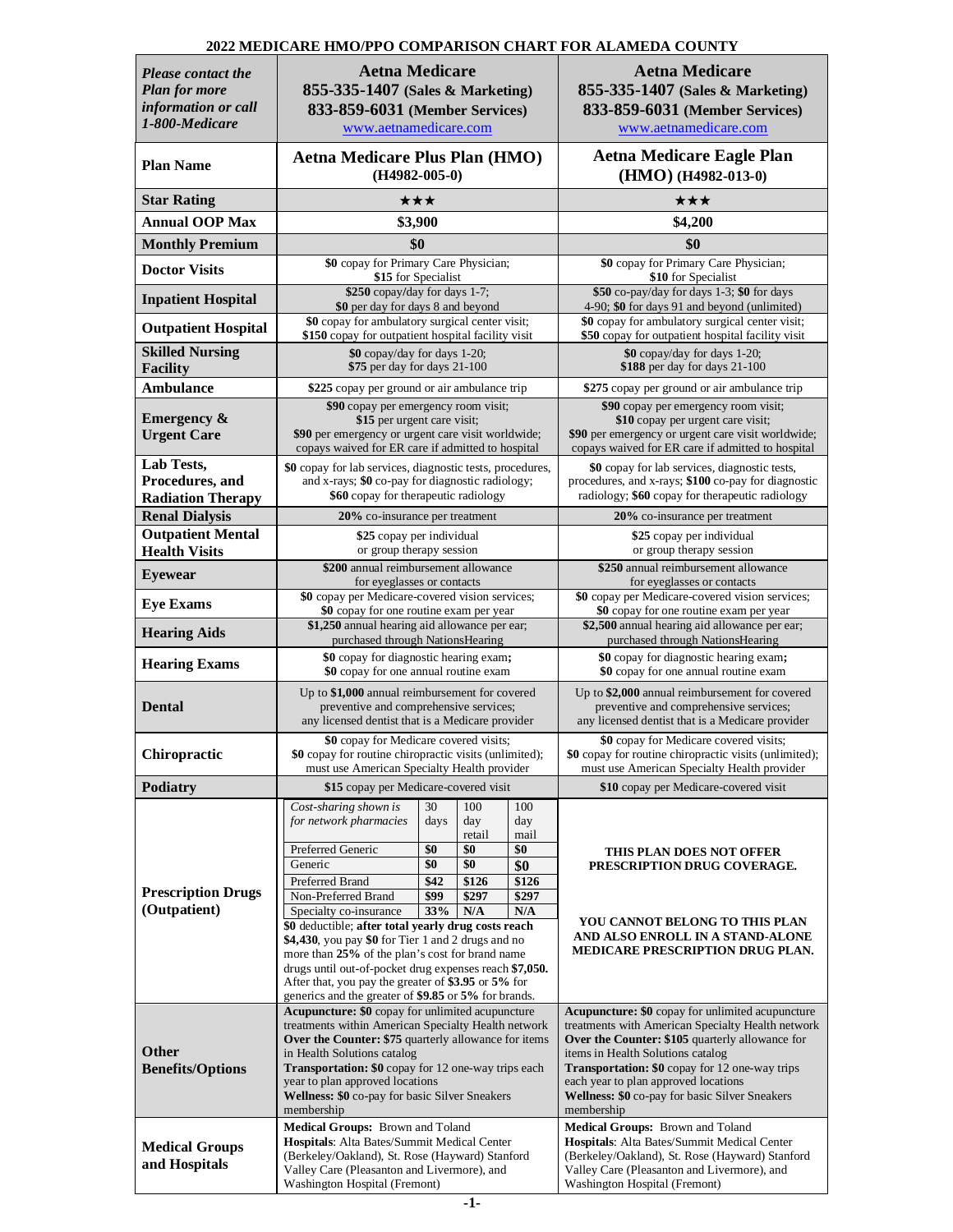|                                              | 2022 MEDICARE HMO/PPO COMPARISON CHART FOR ALAMEDA COUNTY                                                      |             |                                                      |                                                                                        |                                                                                                                |                                                                                       |               |             |  |
|----------------------------------------------|----------------------------------------------------------------------------------------------------------------|-------------|------------------------------------------------------|----------------------------------------------------------------------------------------|----------------------------------------------------------------------------------------------------------------|---------------------------------------------------------------------------------------|---------------|-------------|--|
| <b>Please contact the</b>                    | <b>Anthem Blue Cross</b>                                                                                       |             |                                                      |                                                                                        |                                                                                                                |                                                                                       |               |             |  |
| <b>Plan for more</b>                         |                                                                                                                |             |                                                      |                                                                                        | 800-619-6164 (Sales & Marketing)                                                                               |                                                                                       |               |             |  |
| information or call                          |                                                                                                                |             |                                                      |                                                                                        | 888-230-7338 (Member Services)                                                                                 |                                                                                       |               |             |  |
| 1-800-Medicare                               |                                                                                                                |             |                                                      |                                                                                        | www.anthem.com                                                                                                 |                                                                                       |               |             |  |
| <b>Plan Name</b>                             | <b>Anthem MediBlue Plus (HMO)</b><br>$(H0544-097-0)$                                                           |             |                                                      |                                                                                        | <b>Anthem MediBlue Select (HMO)</b><br>$(H0544-098-0)$                                                         |                                                                                       |               |             |  |
| <b>Star Rating</b>                           | $\star\star\star1/2$                                                                                           |             |                                                      |                                                                                        |                                                                                                                | ★★★1/2                                                                                |               |             |  |
| <b>Annual OOP Max</b>                        | \$4,900                                                                                                        |             |                                                      |                                                                                        |                                                                                                                | \$7,550                                                                               |               |             |  |
| <b>Monthly Premium</b>                       | \$49                                                                                                           |             |                                                      |                                                                                        |                                                                                                                | \$0                                                                                   |               |             |  |
| <b>Doctor Visits</b>                         | \$0 for Primary Care Physician;<br>\$15 for Specialist<br>$$265$ copay for days 1-7;                           |             |                                                      |                                                                                        |                                                                                                                | \$15 for Primary Care Physician;<br>\$45 for Specialist<br>$$325$ copay for days 1-6; |               |             |  |
| <b>Inpatient Hospital</b>                    | \$0 copay/day for days 8 and beyond                                                                            |             |                                                      |                                                                                        | \$0 copay/day for days 7 and beyond                                                                            |                                                                                       |               |             |  |
| Outpatient<br>Hospital                       | \$200 copay for ambulatory surgical center visit;<br>\$265 for outpatient hospital facility visit              |             |                                                      |                                                                                        | \$275 copay for ambulatory surgical center visit;<br>\$325 for outpatient hospital facility visit              |                                                                                       |               |             |  |
| <b>Skilled Nursing</b><br><b>Facility</b>    | $$0$ copay/day for days 1-20;<br>\$188 per day for days 21-100                                                 |             |                                                      |                                                                                        | $$0$ copay/day for days 1-20;<br>\$188 per day for days 21-100                                                 |                                                                                       |               |             |  |
| Ambulance                                    | \$250 copay per ground ambulance trip;<br>20% coinsurance per air ambulance trip                               |             |                                                      |                                                                                        | \$250 copay per ground ambulance trip;<br>20% coinsurance pe air ambulance trip                                |                                                                                       |               |             |  |
| <b>Emergency &amp;</b><br><b>Urgent Care</b> | \$90 copay for ER visit; \$35 for urgent care visit;<br>Waived if admitted to hospital within 24 hours;        |             |                                                      |                                                                                        | \$90 copay for ER visit; \$35 for urgent care visit;<br>Waived if admitted to hospital within 24 hours;        |                                                                                       |               |             |  |
|                                              | \$100,000 annual limit for ER/urgent care worldwide<br>\$0-\$10 copay for lab services; \$0-50 for diagnostic  |             |                                                      |                                                                                        | \$100,000 annual limit for ER/urgent care worldwide<br>\$0-\$10 copay for lab services; \$0-75 for diagnostic  |                                                                                       |               |             |  |
| Lab Tests.<br>Procedures, and                | tests $&$ procedures; \$10 for x-rays;                                                                         |             |                                                      |                                                                                        | tests $&$ procedures; \$10 for x-rays;                                                                         |                                                                                       |               |             |  |
| <b>Radiation Therapy</b>                     | \$150 for diagnostic radiology services;                                                                       |             |                                                      |                                                                                        | \$150 for diagnostic radiology services;                                                                       |                                                                                       |               |             |  |
| <b>Renal Dialysis</b>                        | 20% coinsurance for therapeutic radiology<br>20% co-insurance per treatment                                    |             |                                                      |                                                                                        | 20% coinsurance for therapeutic radiology<br>20% co-insurance per treatment                                    |                                                                                       |               |             |  |
| <b>Outpatient Mental</b>                     | \$40 copay per individual                                                                                      |             |                                                      |                                                                                        | \$40 copay per individual                                                                                      |                                                                                       |               |             |  |
| <b>Health Visits</b>                         | or group therapy session                                                                                       |             |                                                      |                                                                                        | or group therapy session                                                                                       |                                                                                       |               |             |  |
| <b>Eyewear</b>                               | \$100 annual allowance with \$0 copay                                                                          |             |                                                      |                                                                                        | \$100 annual allowance with \$0 copay                                                                          |                                                                                       |               |             |  |
| <b>Eye Exams</b>                             | \$15 copay for diagnostic exam;<br>\$0 copay for one annual routine exam                                       |             |                                                      | \$45 copay for diagnostic exam;<br>\$0 copay for one annual routine exam               |                                                                                                                |                                                                                       |               |             |  |
| <b>Hearing Aids</b>                          | \$3,000 annual allowance with \$0 copay                                                                        |             |                                                      | \$3,000 annual allowance with \$0 copay                                                |                                                                                                                |                                                                                       |               |             |  |
| <b>Hearing Exams</b>                         | \$15 copay for Medicare-covered hearing exam;                                                                  |             |                                                      | \$45 copay for Medicare-covered hearing exam;<br>\$0 copay for one annual routine exam |                                                                                                                |                                                                                       |               |             |  |
| <b>Dental</b>                                | \$0 copay for one annual routine exam<br>\$15 copay for Medicare covered services;                             |             |                                                      | \$45 copay for Medicare covered services;                                              |                                                                                                                |                                                                                       |               |             |  |
|                                              | \$0 copay for 1 oral exam and 1 cleaning per year                                                              |             |                                                      |                                                                                        | \$0 copay for 1 oral exam and 1 cleaning per year                                                              |                                                                                       |               |             |  |
| Chiropractic                                 | \$20 copay per Medicare-covered visit<br>\$0-15 copay for Medicare-covered services;                           |             |                                                      |                                                                                        | \$20 copay per Medicare-covered visit<br>\$0-45 copay for Medicare-covered services;                           |                                                                                       |               |             |  |
| <b>Podiatry</b>                              | \$0 copay for unlimited routine visits each year                                                               |             |                                                      |                                                                                        | \$0 copay for 24 routine visits each year                                                                      |                                                                                       |               |             |  |
|                                              | Cost-sharing shown is 30 90 90<br>for network pharmacies                                                       | days        | days                                                 | days                                                                                   | Cost-sharing shown is 30 90 90<br>for network pharmacies                                                       | days                                                                                  | days          | days        |  |
|                                              |                                                                                                                |             | retail                                               | mail                                                                                   |                                                                                                                |                                                                                       | retail        | mail        |  |
|                                              | Preferred Generic                                                                                              | \$0         | \$0                                                  | \$0                                                                                    | Preferred Generic                                                                                              | \$0                                                                                   | \$0           | \$0         |  |
|                                              | Generic<br>Preferred Brand                                                                                     | \$8<br>\$42 | \$24<br>\$126                                        | \$0<br>\$126                                                                           | Generic<br>Preferred Brand                                                                                     | \$10<br>\$42                                                                          | \$30<br>\$126 | \$0<br>\$84 |  |
| <b>Prescription Drugs</b>                    | Non-Preferred Brand                                                                                            | \$95        | \$285                                                | \$285                                                                                  | Non-Preferred Brand                                                                                            | \$95                                                                                  | \$285         | \$190       |  |
| (Outpatient)                                 | Specialty co-insurance                                                                                         | 33%         | 33%                                                  | N/A                                                                                    | Specialty co-insurance                                                                                         | 33%                                                                                   | 33%           | N/A         |  |
|                                              | \$0 deductible; after total yearly drug costs reach<br>\$4,430, you pay no more than $25\%$ of the plan's cost |             |                                                      |                                                                                        | \$0 deductible; after total yearly drug costs reach<br>\$4,430, you pay no more than 25% of the plan's cost    |                                                                                       |               |             |  |
|                                              | for brand name drugs and 25% for generics until                                                                |             | for brand name drugs and 25% for generics until out- |                                                                                        |                                                                                                                |                                                                                       |               |             |  |
|                                              | out-of-pocket drug expenses reach \$7,050. After<br>that, you pay the greater of \$3.95 or 5% for generics     |             |                                                      |                                                                                        | of-pocket drug expenses reach \$7,050. After that, you<br>pay the greater of \$3.95 or 5% for generics and the |                                                                                       |               |             |  |
|                                              | and the greater of \$9.85 or 5% for brands.                                                                    |             |                                                      |                                                                                        | greater of \$9.85 or 5% for brands.                                                                            |                                                                                       |               |             |  |
|                                              | <b>Acupuncture: \$0</b> co-pay/visit for 24 visits per year<br><b>Medicare Community Resource Support:</b>     |             |                                                      |                                                                                        | <b>Acupuncture: \$0</b> co-pay/visit for 12 visits per year                                                    |                                                                                       |               |             |  |
|                                              | Referrals and coordination for community services                                                              |             |                                                      |                                                                                        | <b>Medicare Community Resource Support: Referrals</b>                                                          |                                                                                       |               |             |  |
|                                              | <b>Over the Counter: \$50 allowance per quarter for</b>                                                        |             |                                                      |                                                                                        | and coordination for community services<br>Over the Counter: \$25 allowance per quarter for                    |                                                                                       |               |             |  |
| Other                                        | covered items<br><b>Wellness: \$0</b> for basic Silver Sneakers membership                                     |             |                                                      |                                                                                        | covered items                                                                                                  |                                                                                       |               |             |  |
| <b>Benefits/Options</b>                      | <b>Optional supplemental packages:</b>                                                                         |             |                                                      |                                                                                        | <b>Wellness: \$0</b> for basic Silver Sneakers membership<br><b>Optional supplemental packages:</b>            |                                                                                       |               |             |  |
|                                              | 1: Preventive Dental at \$12 per month: up to<br>\$500/year \$0 co-pays for basic preventive services          |             |                                                      |                                                                                        | 1: Preventive Dental at \$12 per month: up to                                                                  |                                                                                       |               |             |  |
|                                              | 2: Dental & Vision at \$32 per month: up to                                                                    |             |                                                      |                                                                                        | \$500/year; \$0 co-pays for basic preventive services<br>2: Dental $\&$ Vision at \$32 per month: up to        |                                                                                       |               |             |  |
|                                              | \$1,000/year for dental and \$150/year for eyewear<br>3: Enhanced Dental & Vision at \$48 per month:           |             |                                                      |                                                                                        | \$1,000/year for dental and \$150/year for eyewear                                                             |                                                                                       |               |             |  |
|                                              | up to \$2,000/year for dental and \$200/year for                                                               |             |                                                      |                                                                                        | 3: Enhanced Dental & Vision at \$48 per month: up<br>to \$2,000/year for dental and \$200/year for eyewear     |                                                                                       |               |             |  |
|                                              | eyewear                                                                                                        |             |                                                      |                                                                                        |                                                                                                                |                                                                                       |               |             |  |
| <b>Medical Groups</b>                        | Medical Groups: Brown & Toland<br>Hospitals: Alta Bates/Summit (Berk/Oak) Eden                                 |             |                                                      |                                                                                        | Medical Groups: Brown & Toland<br>Hospitals: Alta Bates/Summit (Berk/Oak) Eden                                 |                                                                                       |               |             |  |
| and Hospitals                                | (Castro Valley), Highland (Oakland), St. Rose,                                                                 |             |                                                      |                                                                                        | (Castro Valley), Highland (Oakland), St. Rose,                                                                 |                                                                                       |               |             |  |
|                                              | (Hayward), Stanford Valley Care (Pleasanton &<br>Livermore), Washington (Fremont)                              |             |                                                      |                                                                                        | (Hayward), Stanford Valley Care (Pleasanton &<br>Livermore), Washington (Fremont)                              |                                                                                       |               |             |  |
|                                              |                                                                                                                |             |                                                      |                                                                                        |                                                                                                                |                                                                                       |               |             |  |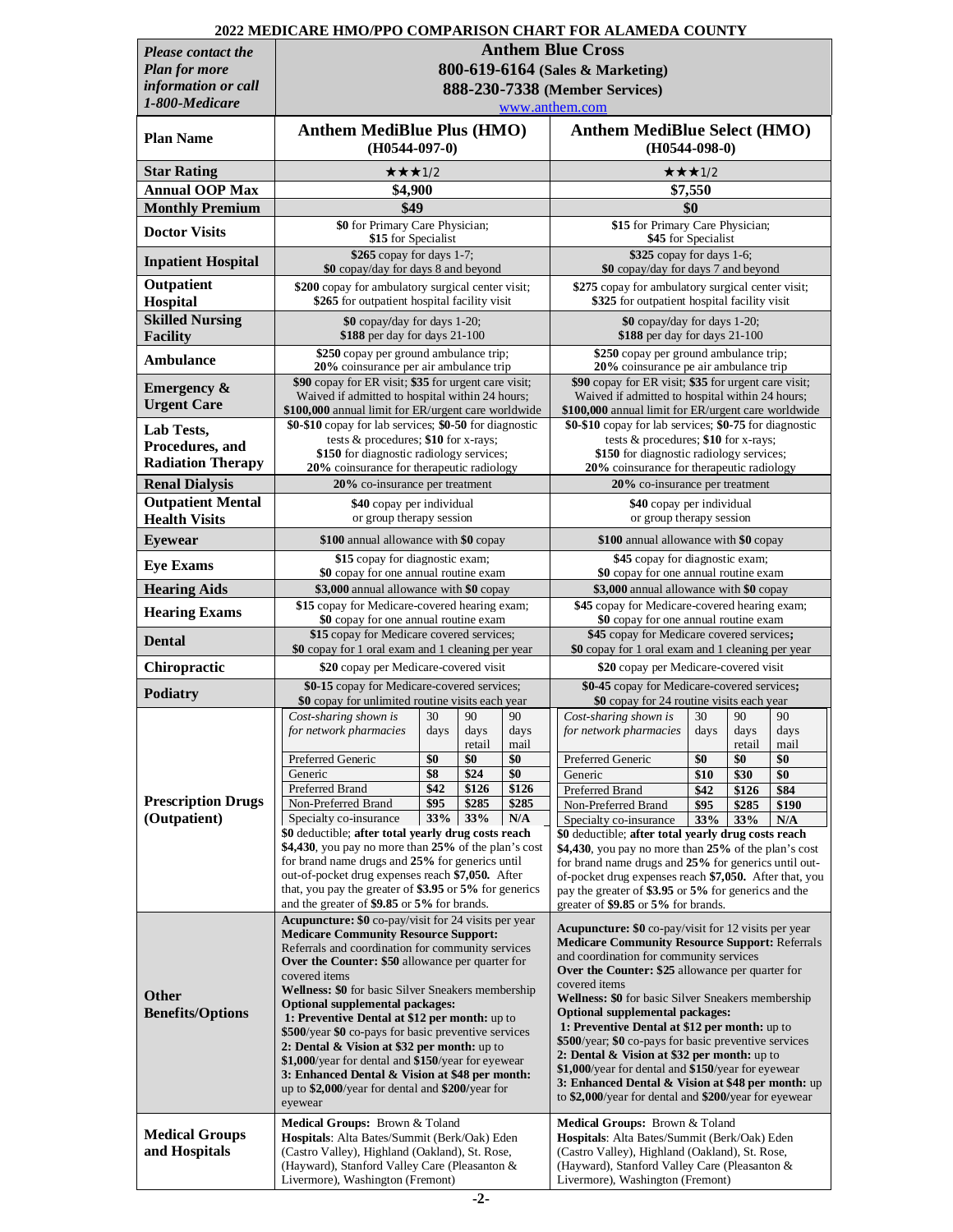| <b>Please contact the</b><br><b>Plan for more</b><br>information or call<br>1-800-Medicare | CARE HIJO/I I O COMI ARBON CHART FOR ALAMEDA COUNT I<br><b>Blue Shield of California</b><br>800-488-8000 (Sales & Marketing)<br>800-776-4466 (Member Services)<br>www.blueshieldca.com/medicare |             |               |                                                                                                      | <b>Brand New Day</b><br>866-255-4795 (Sales & Marketing)<br>866-255-4795 (Member Services)<br>www.bndhmo.com                                                      |                    |             |             |
|--------------------------------------------------------------------------------------------|-------------------------------------------------------------------------------------------------------------------------------------------------------------------------------------------------|-------------|---------------|------------------------------------------------------------------------------------------------------|-------------------------------------------------------------------------------------------------------------------------------------------------------------------|--------------------|-------------|-------------|
| <b>Plan Name</b>                                                                           | <b>Blue Shield Inspire (HMO)</b><br>$(H0504-041-0)$                                                                                                                                             |             |               |                                                                                                      | <b>Classic Care II (HMO)</b><br>$(H0838-037-0)$                                                                                                                   |                    |             |             |
| <b>Star Rating</b>                                                                         | Not Enough Data Available                                                                                                                                                                       |             |               |                                                                                                      |                                                                                                                                                                   | ★★★1/2             |             |             |
| <b>Annual OOP Max</b>                                                                      |                                                                                                                                                                                                 | \$4,200     |               |                                                                                                      |                                                                                                                                                                   | \$999<br>\$0       |             |             |
| <b>Monthly Premium</b>                                                                     | \$0<br>\$0 copay for Primary Care Physician;                                                                                                                                                    |             |               | \$0 copay for Primary Care Physician;                                                                |                                                                                                                                                                   |                    |             |             |
| <b>Doctor Visits</b>                                                                       | \$15 for Specialist<br>\$250 copay/day for days 1-5;                                                                                                                                            |             |               |                                                                                                      | \$10 for Specialist<br>\$100 copay/day for days 1-6;                                                                                                              |                    |             |             |
| <b>Inpatient Hospital</b><br>Outpatient                                                    | \$0 per day for days 6 and beyond                                                                                                                                                               |             |               |                                                                                                      | \$0 per day for days 7 and beyond<br>\$0-\$75 copay for ambulatory surgical center visit;                                                                         |                    |             |             |
| Hospital                                                                                   | \$50 copay per ambulatory surgical center visit;<br>\$200 per outpatient hospital facility visit                                                                                                |             |               |                                                                                                      | \$0-\$150 for outpatient hospital facility visit                                                                                                                  |                    |             |             |
| <b>Skilled Nursing</b><br><b>Facility</b>                                                  | $$0$ copay/day for days 1-20;<br>\$145 per day for days 21-100                                                                                                                                  |             |               |                                                                                                      | $$0$ copay/day for days 1-20;<br>\$185.50 per day for days 21-100                                                                                                 |                    |             |             |
| <b>Ambulance</b>                                                                           | \$250 copay per ground or air ambulance trip                                                                                                                                                    |             |               |                                                                                                      | \$0-\$100 copay per ground ambulance trip                                                                                                                         |                    |             |             |
| <b>Emergency &amp;</b><br><b>Urgent Care</b>                                               | \$85 copay per emergency room visit; \$15 per<br>urgent care visit; \$85 copay for visits outside U.S.;<br>waived if admitted to hospital within 24 hours                                       |             |               |                                                                                                      | \$0-\$100 copay per emergency room visit; waived if<br>admitted to hospital within 72 hours; \$0 per urgent<br>care visit; Worldwide coverage with \$50,000 limit |                    |             |             |
| Lab Tests,                                                                                 | \$0 copay for lab, diagnostic procedures,                                                                                                                                                       |             |               |                                                                                                      | \$0 copay for lab, diagnostic procedures,                                                                                                                         |                    |             |             |
| Procedures, and                                                                            | tests, and x-rays;<br>\$70 copay for diagnostic radiology;                                                                                                                                      |             |               |                                                                                                      | \$0-\$25 copay for diagnostic radiology;                                                                                                                          | tests, and x-rays; |             |             |
| <b>Radiation Therapy</b>                                                                   | 20% co-insurance for therapeutic radiology                                                                                                                                                      |             |               |                                                                                                      | 20% co-insurance for therapeutic radiology                                                                                                                        |                    |             |             |
| <b>Renal Dialysis</b><br><b>Outpatient Mental</b>                                          | 20% co-insurance per treatment<br>\$30 copay for individual                                                                                                                                     |             |               |                                                                                                      | 20% co-insurance per treatment<br>\$0 copay for individual session;                                                                                               |                    |             |             |
| <b>Health Visits</b>                                                                       | or group therapy session                                                                                                                                                                        |             |               |                                                                                                      | 20% co-insurance for group therapy session                                                                                                                        |                    |             |             |
| <b>Eyewear</b>                                                                             | \$0 co-pay for eyeglass lenses and up to \$150 annual<br>reimbursement for contact lenses;<br>\$0 co-pay for up to \$150 for frames every 2 years                                               |             |               |                                                                                                      | \$0 co-pay for lenses and frames; \$175 annual<br>allowance; additional \$70 allowance for polycarb and<br>\$89.50 for progressive lenses upgrades                |                    |             |             |
| <b>Eye Exams</b>                                                                           | \$15 copay per Medicare-covered exam;<br>\$0 copay for one annual routine exam                                                                                                                  |             |               | \$10 copay per Medicare-covered exam;<br>\$0 copay for one annual routine exam                       |                                                                                                                                                                   |                    |             |             |
| <b>Hearing Aids</b>                                                                        | \$499 - \$699 copay per aid (depending on type);<br>limited to 2 hearing aids per year                                                                                                          |             |               | \$699 - \$999 copay per aid (depending on type);<br>limited to 2 hearing aids per year               |                                                                                                                                                                   |                    |             |             |
| <b>Hearing Exams</b>                                                                       | \$5-\$15 copay for Medicare-covered exam;<br>\$0-\$15 copay for one annual routine exam                                                                                                         |             |               | \$0 copay for Medicare-covered exam;<br>\$0 copay for one annual routine exam                        |                                                                                                                                                                   |                    |             |             |
| <b>Dental</b>                                                                              | \$0 copay for certain preventive services;<br>see optional supplemental plans below                                                                                                             |             |               | \$0 copay for preventive and diagnostic services;<br>\$0 - \$1,110 copays for comprehensive services |                                                                                                                                                                   |                    |             |             |
| Chiropractic                                                                               | \$15 copay per Medicare-covered visit;<br>\$0 copay/visit for 12 routine visits per year                                                                                                        |             |               |                                                                                                      | \$0 copay/visit for up to 30 routine visits per year,<br>combined with routine acupuncture                                                                        |                    |             |             |
| Podiatry                                                                                   | \$15 copay per Medicare-covered visit;<br>\$1,000 annual allowance for routine foot care                                                                                                        |             |               |                                                                                                      | \$0 copay per Medicare-covered visit                                                                                                                              |                    |             |             |
|                                                                                            | Cost-sharing shown is<br>for network                                                                                                                                                            | 30<br>days  | 90<br>days    | 90<br>days                                                                                           | Cost-sharing shown is<br>for network pharmacies                                                                                                                   | 30<br>days         | 90<br>days  | 100<br>days |
|                                                                                            | pharmacies                                                                                                                                                                                      |             | retail        | mail                                                                                                 |                                                                                                                                                                   |                    | retail      | mail        |
|                                                                                            | Preferred Generic                                                                                                                                                                               | \$0         | \$0<br>\$7.50 | \$0                                                                                                  | Preferred Generic<br>Generic                                                                                                                                      | \$0<br>\$12        | \$0<br>\$36 | \$0<br>\$24 |
|                                                                                            | Generic<br>Preferred Brand                                                                                                                                                                      | \$5<br>\$40 | \$100         | \$7.50<br>\$100                                                                                      | Preferred Brand                                                                                                                                                   | \$47               | \$121       | \$94        |
| <b>Prescription Drugs</b>                                                                  | Non-Preferred Brand                                                                                                                                                                             | \$95        | \$237.50      | \$237.50                                                                                             | Non-Preferred Brand                                                                                                                                               | \$100              | \$300       | \$200       |
| (Outpatient)                                                                               | Specialty co-insurance<br>\$0 deductible; after total yearly drug costs reach                                                                                                                   | 33%         | N/A           | N/A                                                                                                  | Specialty co-insurance<br>\$0 deductible for tiers $1&2$ ; \$50 for tiers 2-5; after                                                                              | 32%                | N/A         | N/A         |
|                                                                                            | \$4,430, you pay no more than $25%$ of the plan's                                                                                                                                               |             |               |                                                                                                      | total yearly drug costs reach \$4,430, you pay no                                                                                                                 |                    |             |             |
|                                                                                            | cost for brand name drugs and 25% for generics                                                                                                                                                  |             |               |                                                                                                      | more than 25% of the plan's cost for brand name and<br>25% for generics until out-of-pocket drug expenses                                                         |                    |             |             |
|                                                                                            | until out-of-pocket drug expenses reach \$7,050.<br>After that, you pay the greater of \$3.95 or 5% for                                                                                         |             |               |                                                                                                      | reach \$7,050. After that, you pay the greater of \$3.95                                                                                                          |                    |             |             |
|                                                                                            | generics and the greater of \$9.85 or 5% for brands.                                                                                                                                            |             |               |                                                                                                      | or 5% for generics and \$9.85 or 5% for brands.                                                                                                                   |                    |             |             |
|                                                                                            | Acupuncture: \$0 copay/visit for 12 visits/year<br>Dental HMO at \$12.40/month: \$1,000 each year                                                                                               |             |               |                                                                                                      | <b>Acupuncture:</b> \$0 copay/visit for up to 30 visits/year,<br>combined with routine chiropractic                                                               |                    |             |             |
|                                                                                            | for certain covered services with network dentist;                                                                                                                                              |             |               |                                                                                                      | Meals: \$0 copay for up to 15 meals/week for 6 weeks                                                                                                              |                    |             |             |
| Other                                                                                      | Dental PPO at \$41.90/month: \$1,500 each year                                                                                                                                                  |             |               |                                                                                                      | for certain chronic conditions; \$5 copay for up to 30<br>additional meals                                                                                        |                    |             |             |
| <b>Benefits/Options</b>                                                                    | for covered services; \$50 deductible for major svcs.<br><b>Mobility: \$0</b> copay for annual AAA Membership                                                                                   |             |               |                                                                                                      | Over the Counter: \$30 quarterly allowance for                                                                                                                    |                    |             |             |
|                                                                                            | for members with chronic illnesses<br>Over the Counter: \$90 quarterly allowance for                                                                                                            |             |               |                                                                                                      | covered items from OTC catalogue<br>Transportation: \$0 copay for unlimited one-way                                                                               |                    |             |             |
|                                                                                            | covered items from OTC catalogue                                                                                                                                                                |             |               |                                                                                                      | trips per year to plan approved locations                                                                                                                         |                    |             |             |
|                                                                                            | <b>Wellness: \$0</b> for basic Silver Sneakers membership<br>Medical Groups: Brown & Toland, Hill                                                                                               |             |               |                                                                                                      | Wellness: \$0 for basic Silver Sneakers membership<br>Medical Groups: Hill Physicians East Bay; John                                                              |                    |             |             |
| <b>Medical Groups</b>                                                                      | Physicians East Bay                                                                                                                                                                             |             |               |                                                                                                      | Muir Physicians Alameda                                                                                                                                           |                    |             |             |
| and Hospitals                                                                              | Hospitals: Alameda, Alta Bates/Summit Medical<br>Center (Berkley/Oakland), Eden (Castro Valley),                                                                                                |             |               |                                                                                                      | Hospitals: Alameda, Alta Bates/Summit Medical<br>Center (Berkley/Oakland), Eden (Castro Valley), San                                                              |                    |             |             |
|                                                                                            | San Leandro, Stanford Valley Care (Pleasanton &                                                                                                                                                 |             |               |                                                                                                      | Leandro, St. Rose (Hayward), and Washington                                                                                                                       |                    |             |             |
|                                                                                            | Livermore), and Washington (Fremont)                                                                                                                                                            |             |               |                                                                                                      | (Fremont)                                                                                                                                                         |                    |             |             |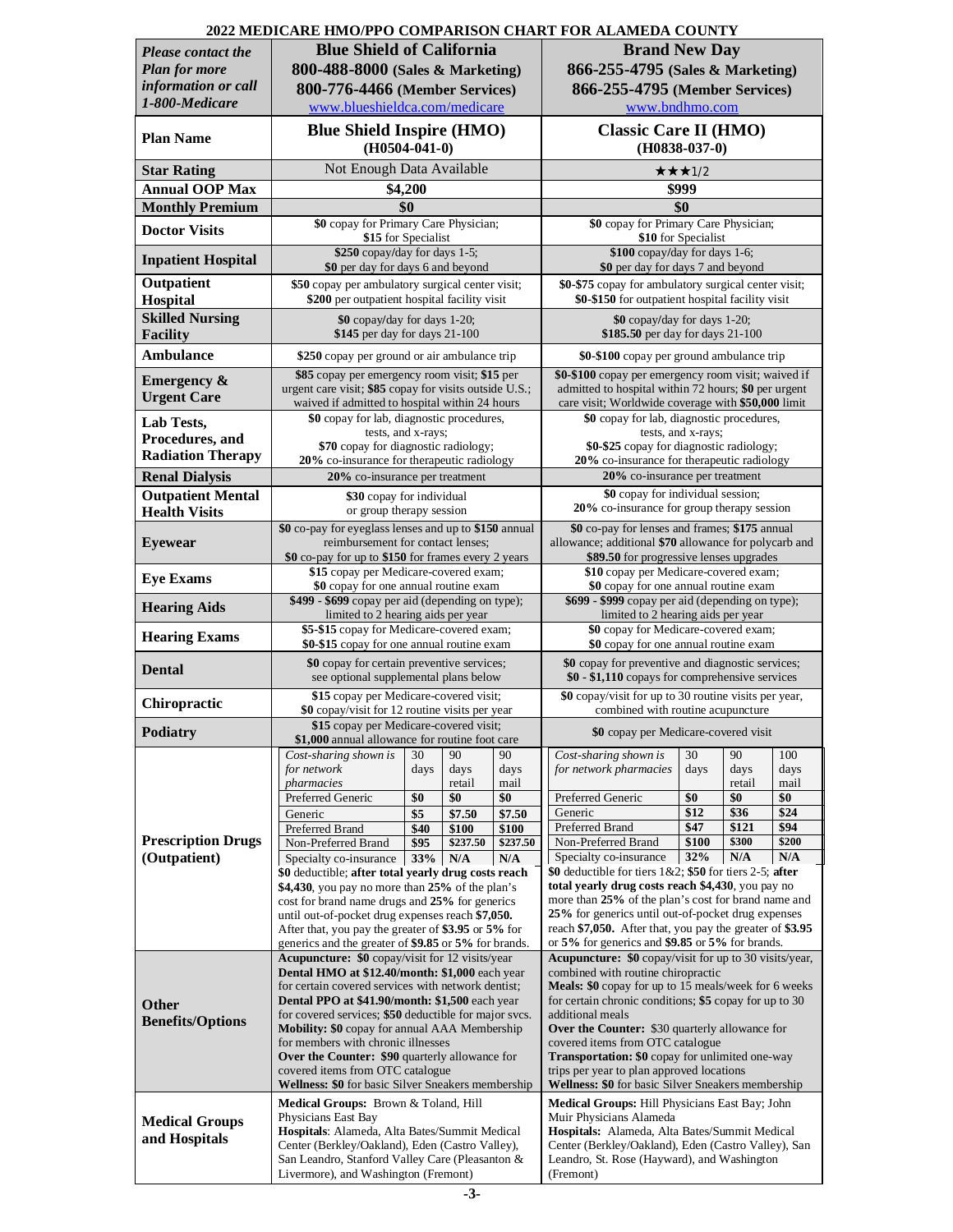| <b>Please contact the</b>                         | <b>Essence Healthcare (formerly Stanford Healthcare Advantage)</b>                                              |              |               |                                                                          |                                                                                                                                                                                                                               |              |               |              |  |  |
|---------------------------------------------------|-----------------------------------------------------------------------------------------------------------------|--------------|---------------|--------------------------------------------------------------------------|-------------------------------------------------------------------------------------------------------------------------------------------------------------------------------------------------------------------------------|--------------|---------------|--------------|--|--|
| <b>Plan for more</b>                              | 855-921-3777 (Sales & Marketing)                                                                                |              |               |                                                                          |                                                                                                                                                                                                                               |              |               |              |  |  |
| information or call<br>1-800-Medicare             |                                                                                                                 |              |               |                                                                          | 855-996-8422 (Member Services)                                                                                                                                                                                                |              |               |              |  |  |
|                                                   |                                                                                                                 |              |               |                                                                          | www.stanfordhealthcareadvantage.org                                                                                                                                                                                           |              |               |              |  |  |
| <b>Plan Name</b>                                  | <b>Essence Advantage Gold (HMO)</b><br>$(H2986-007-0)$                                                          |              |               |                                                                          | <b>Essence Advantage Platinum (HMO)</b><br>$(H2986-004-0)$                                                                                                                                                                    |              |               |              |  |  |
| <b>Star Rating</b>                                |                                                                                                                 | ★★★★1/2      |               |                                                                          | ★★★★1/2                                                                                                                                                                                                                       |              |               |              |  |  |
| <b>Annual OOP Max</b>                             | \$5,900                                                                                                         |              |               |                                                                          | \$4,900                                                                                                                                                                                                                       |              |               |              |  |  |
| <b>Monthly Premium</b>                            |                                                                                                                 | \$59         |               |                                                                          |                                                                                                                                                                                                                               | \$89         |               |              |  |  |
| <b>Doctor Visits</b>                              | \$5 copay for Primary Care Physician;<br>\$35 for Specialist                                                    |              |               | \$0 copay for Primary Care Physician;<br>\$30 for Specialist             |                                                                                                                                                                                                                               |              |               |              |  |  |
| <b>Inpatient Hospital</b>                         | \$315 copay/day for days 1-7; \$0 for days 8 & beyond                                                           |              |               |                                                                          | \$300 copay/day for days 1-7; \$0 for days 8 & beyond                                                                                                                                                                         |              |               |              |  |  |
| Outpatient                                        | 20% co-insurance per ambulatory surgical center                                                                 |              |               |                                                                          | \$240 copay per ambulatory surgical center                                                                                                                                                                                    |              |               |              |  |  |
| Hospital                                          | and outpatient hospital visit                                                                                   |              |               |                                                                          | and outpatient hospital visit                                                                                                                                                                                                 |              |               |              |  |  |
| <b>Skilled Nursing</b><br><b>Facility</b>         | \$0 copay/day for days 1-20;<br>\$150 per day for days 21-100                                                   |              |               |                                                                          | $$0$ copay/day for days 1-20;<br>\$100 per day for days 21-100                                                                                                                                                                |              |               |              |  |  |
| <b>Ambulance</b>                                  | \$210 copay per ground or air ambulance trip                                                                    |              |               |                                                                          | \$200 copay per ground or air ambulance trip                                                                                                                                                                                  |              |               |              |  |  |
|                                                   | \$90 copay for emergency room visit; waived if                                                                  |              |               |                                                                          | \$90 per emergency room visit; waived if admitted to                                                                                                                                                                          |              |               |              |  |  |
| <b>Emergency &amp;</b><br><b>Urgent Care</b>      | admitted to hospital within 24 hours; \$35 for urgent<br>care visit; \$90 copay for emergency/urgent care       |              |               |                                                                          | hospital within 24 hours; \$35 per urgent care visit;<br>\$90 copay for emergency/urgent care outside the U.S.;                                                                                                               |              |               |              |  |  |
|                                                   | outside the U.S.; Worldwide coverage (unlimited)                                                                |              |               |                                                                          | Worldwide coverage (unlimited)                                                                                                                                                                                                |              |               |              |  |  |
| Lab Tests,                                        | \$10 copay for lab services;<br>\$25 for diagnostic procedures, tests, and x-rays;                              |              |               |                                                                          | \$10 copay for lab services;<br>\$45 for diagnostic procedures, tests, and x-rays;                                                                                                                                            |              |               |              |  |  |
| Procedures, and                                   | \$210 copay for diagnostic radiology;                                                                           |              |               |                                                                          | \$210 copay for diagnostic radiology;                                                                                                                                                                                         |              |               |              |  |  |
| <b>Radiation Therapy</b>                          | 20% of cost for therapeutic radiology                                                                           |              |               |                                                                          | 20% of cost for therapeutic radiology                                                                                                                                                                                         |              |               |              |  |  |
| <b>Renal Dialysis</b><br><b>Outpatient Mental</b> | 20% co-insurance per treatment                                                                                  |              |               |                                                                          | 20% co-insurance per treatment                                                                                                                                                                                                |              |               |              |  |  |
| <b>Health Visits</b>                              | \$30 copay per individual session;<br>\$20 per group therapy session                                            |              |               |                                                                          | \$20 copay per individual session;<br>\$10 per group therapy session                                                                                                                                                          |              |               |              |  |  |
| <b>Eyewear</b>                                    | See Optional Benefit Package below                                                                              |              |               |                                                                          | See Optional Benefit Package below                                                                                                                                                                                            |              |               |              |  |  |
| <b>Eye Exams</b>                                  | \$5-\$35 copay per Medicare-covered exam;<br>Routine exams not covered;                                         |              |               | \$10-\$30 copay per Medicare-covered exam;<br>Routine exams not covered; |                                                                                                                                                                                                                               |              |               |              |  |  |
|                                                   | See Optional Benefit Packages below                                                                             |              |               | See Optional Benefit Packages below                                      |                                                                                                                                                                                                                               |              |               |              |  |  |
| <b>Hearing Aids</b>                               | Not Covered                                                                                                     |              |               |                                                                          |                                                                                                                                                                                                                               | Not Covered  |               |              |  |  |
| <b>Hearing Exams</b>                              | \$0 copay per Medicare-covered exam;                                                                            |              |               |                                                                          | \$0 copay per Medicare-covered exam                                                                                                                                                                                           |              |               |              |  |  |
| <b>Dental</b>                                     | \$35 copay per Medicare covered visit;<br>See Optional Benefit Packages below                                   |              |               |                                                                          | \$30 copay per Medicare covered visit;<br>See Optional Benefit Packages below                                                                                                                                                 |              |               |              |  |  |
| Chiropractic                                      | \$20 copay per Medicare covered visit:<br>Routine care not covered                                              |              |               |                                                                          | \$20 copay per Medicare covered visit:<br>Routine care not covered                                                                                                                                                            |              |               |              |  |  |
| Podiatry                                          | \$35 copay per Medicare-covered visit;<br>Routine foot care not covered                                         |              |               |                                                                          | \$30 copay per Medicare covered visit;<br>Routine foot care not covered                                                                                                                                                       |              |               |              |  |  |
|                                                   | Cost-sharing shown is<br>for network pharmacies                                                                 | 30<br>days   | 90<br>days    | 90<br>days                                                               | Cost-sharing shown is<br>for network pharmacies                                                                                                                                                                               | 30<br>days   | 90<br>days    | 90<br>days   |  |  |
|                                                   |                                                                                                                 |              | retail        | mail                                                                     |                                                                                                                                                                                                                               |              | retail        | mail         |  |  |
|                                                   | Preferred Generic                                                                                               | \$5          | \$15          | \$10                                                                     | Preferred Generic                                                                                                                                                                                                             | \$5          | \$15          | \$10         |  |  |
| Prescription                                      | Generic<br>Preferred Brand                                                                                      | \$15<br>\$47 | \$45<br>\$121 | \$30<br>\$94                                                             | Generic<br>Preferred Brand                                                                                                                                                                                                    | \$15<br>\$47 | \$45<br>\$141 | \$30<br>\$94 |  |  |
| <b>Drugs</b>                                      | Non-Preferred Brand                                                                                             | \$100        | \$300         | \$200                                                                    | Non-Preferred Brand                                                                                                                                                                                                           | \$100        | \$300         | \$200        |  |  |
| (Outpatient)                                      | Specialty co-insurance<br>\$0 deductible; after total yearly drug costs reach                                   | 28%          | N/A           | N/A                                                                      | Specialty co-insurance<br>\$0 deductible; after total yearly drug costs reach                                                                                                                                                 | 33%          | 33%           | 33%          |  |  |
|                                                   | \$4,430, you pay no more than $25\%$ of the plan's cost                                                         |              |               |                                                                          | \$4,430, you pay no more than $25\%$ of the plan's cost                                                                                                                                                                       |              |               |              |  |  |
|                                                   | for brand name drugs and 25% for generics until out-                                                            |              |               |                                                                          | for brand name drugs and 25% for generics until out-                                                                                                                                                                          |              |               |              |  |  |
|                                                   | of-pocket drug expenses reach \$7,050. After that, you<br>pay the greater of \$3.95 or 5% for generics $\&$ the |              |               |                                                                          | of-pocket drug expenses reach \$7,050. After that, you<br>pay the greater of \$3.95 or 5% for generics and the                                                                                                                |              |               |              |  |  |
|                                                   | greater of $$9.85$ or $5\%$ for brands.                                                                         |              |               |                                                                          | greater of \$9.85 or 5% for brands.                                                                                                                                                                                           |              |               |              |  |  |
| Other                                             |                                                                                                                 |              |               |                                                                          | Optional Dental/Vision Plan 1 at \$20/month: \$25 copay for one routine annual eye exam; \$150 allowance for<br>eyewear every 2 years; Delta Dental HMO with \$0-\$445 copays; Contact plan for details                       |              |               |              |  |  |
| <b>Benefits/Options</b>                           |                                                                                                                 |              |               |                                                                          | <b>Optional Dental Plan/Vision Plan 2 at \$38/month:</b> \$25 copay for one routine annual vision exam; \$275                                                                                                                 |              |               |              |  |  |
|                                                   |                                                                                                                 |              |               |                                                                          | allowance for eyewear every two years; <b>Delta Dental HMO/PPO</b> with \$0 co-pay for preventive dental services;<br>0-60% co-insurance for comprehensive services; \$1,500 max allowance per year; Contact plan for details |              |               |              |  |  |
|                                                   | <b>Meals:</b> \$0 copay for up to 2 meals/day for 28 days                                                       |              |               |                                                                          | <b>Acupuncture: \$10</b> co-pay per visit up to 15/year                                                                                                                                                                       |              |               |              |  |  |
|                                                   | following surgery or inpatient hospital stay; \$0 copay                                                         |              |               |                                                                          | <b>Meals: \$0</b> copay for up to 2 meals/day for 28 days<br>following surgery or inpatient hospital stay; \$0 copay                                                                                                          |              |               |              |  |  |
|                                                   | for up to 2 meals/day for 14 days for chronic                                                                   |              |               |                                                                          | for 2 meals/day for 14 day for chronic condition                                                                                                                                                                              |              |               |              |  |  |
|                                                   | condition<br><b>Transportation: \$0</b> co-pay for 24 trips per year to                                         |              |               |                                                                          | Over the Counter: \$50 quarterly credit                                                                                                                                                                                       |              |               |              |  |  |
|                                                   | plan approved locations, using network provider                                                                 |              |               |                                                                          | <b>Transportation: \$0</b> co-pay for 24 trips per year to plan<br>approved locations, using network provider                                                                                                                 |              |               |              |  |  |
|                                                   |                                                                                                                 |              |               |                                                                          | Wellness: \$0 for basic Silver&Fit membership                                                                                                                                                                                 |              |               |              |  |  |
|                                                   | <b>Medical Groups:</b> Affinity East Bay, Sutter East Bay,<br>PAMF, Stanford Affiliates / Hospitals: Alameda,   |              |               |                                                                          | <b>Medical Groups:</b> Affinity East Bay, Sutter East Bay,                                                                                                                                                                    |              |               |              |  |  |
| <b>Medical Groups</b>                             | Alta Bates/Summit (Berk/Oak), Eden (Castro Valley),                                                             |              |               |                                                                          | PAMF, Stanford Affiliates / Hospitals: Alameda, Alta<br>Bates/Summit (Berk/Oak), Eden (C.Valley), Highland                                                                                                                    |              |               |              |  |  |
| and Hospitals                                     | Highland (Oakland), San Leandro, St. Rose<br>(Hayward), Stanford Palo Alto, and Stanford Valley                 |              |               |                                                                          | (Oakland), San Leandro, St. Rose (Hayward), Stanford                                                                                                                                                                          |              |               |              |  |  |
|                                                   | Care (Pleas/Livermore)                                                                                          |              |               |                                                                          | Palo Alto, and Stanford Valley Care (Pleas/Livermore)                                                                                                                                                                         |              |               |              |  |  |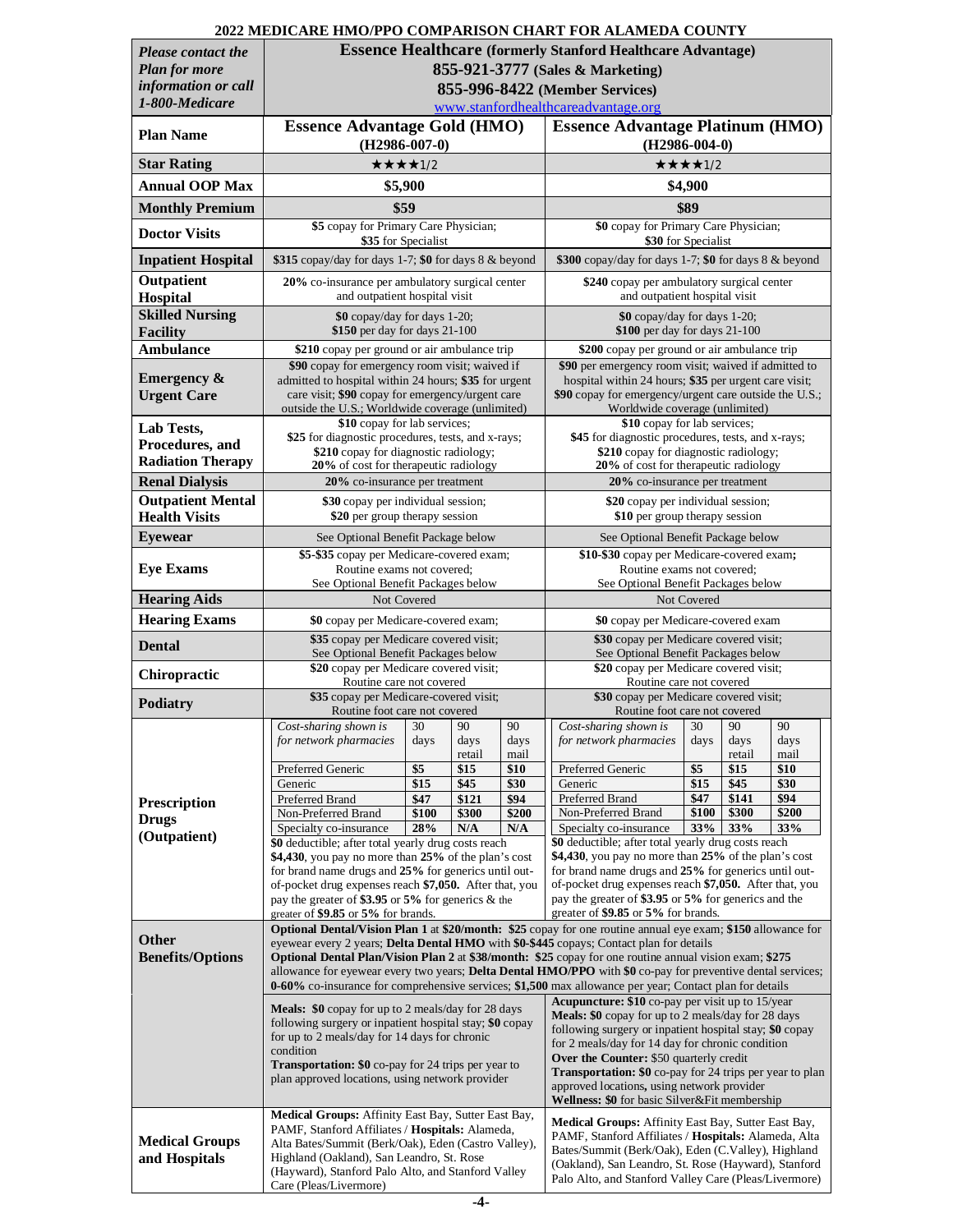#### *Please contact the Plan for more information or call 1-800-Medicare* **Imperial Health Plan of California 800-838-5197 (Sales & Marketing) 800-838-8271 (Member Services) [www.imperialhealthplan.com](http://www.imperialhealthplan.com) Imperial Health Plan of California 800-838-5197 (Sales & Marketing) 800-838-8271 (Member Services)** [www.imperialhealthplan.com](http://www.imperialhealthplan.com) **Plan Name Imperial Traditional (HMO) (H5496-007-0) Imperial Strong (HMO) (H5496-014-0) Star Rating** ★★1/2 ★★1/2 **Annual OOP Max \$2,999 \$7,550 Monthly Premium \$0 \$0 \$0 \$0 \$0 Doctor Visits \$5** for Primary Care Physician; **\$10** for Specialist **20%** for Primary Care Physician; **20%** for Specialist **Inpatient Hospital \$150** co-pay for days 1-5; \$0 per day for days 6-90; **\$670** per day for days 91-150 **\$0** co-pay for days 1-60; **\$371** co-pay/day for days 61-90; **\$742** per day for days 91-150 **Outpatient Hospital \$0** co-pay per outpatient hospital facility; **\$0** per ambulatory surgical center visit **20%** coinsurance per outpatient hospital facility; **20%** coinsurance per ambulatory surgical center visit **Skilled Nursing Facility \$0** copay per day for days 1-20; **\$164.50**/day for days 21-100 **\$0** copay per day for days 1-20; **\$185.50**/day for days 21-100 **Ambulance** \$150 co-pay per each ground trip; **20%** co-insurance per each air ambulance trip **20%** co-insurance per each ground trip; **20%** co-insurance per each air ambulance trip **Emergency & Urgent Care \$100** per emergency room visit; **\$20** copay for urgent care; copays waived if admitted to hospital within 48 hours; up to **\$50,000** max worldwide **20%** of cost, up to **\$90,** per emergency room visit; **20%** of cost up to **\$65** for urgent care; Costs waived if admitted to hospital within 72 hours **Lab Tests, Procedures, and Radiation Therapy \$0** co-pay for lab services, diagnostic tests & procedures, x-rays, and diagnostic radiology; **20%** co-insurance for therapeutic radiology **20%** co-insurance for lab services, diagnostic tests & procedures, x-rays, diagnostic radiology and therapeutic radiology **Renal Dialysis 20%** co-insurance per treatment **20%** co-insurance per treatment **Outpatient Mental Health Visits 20%** co-insurance per individual or group therapy session **20%** co-insurance per individual or group therapy session **Eyewear \$0** co-pay for contact lenses; **\$0** co-pay for eyeglasses; **\$250** annual allowance **\$0** co-pay for contact lenses; **\$0** co-pay for eyeglasses; **\$240** annual allowance **Eye Exams**  $\begin{bmatrix} 0 & 0 & 0 \\ 0 & 0 & 0 \\ 0 & 0 & 0 \end{bmatrix}$  **\$0** co-pay per Medicare-covered vision services; **\$0** co-pay for routine exams **\$0** co-pay per Medicare-covered vision services; **\$0** co-pay for routine exams **Hearing Aids 20%** co-insurance for hearing aids; **\$1,250** annual allowance **20%** co-insurance for hearing aids; **\$1,000** annual allowance **Hearing Exams 20%** coinsurance for Medicare-covered exam; **20%** co-insurance for routine exams; plan covers up to **\$250**/year **20%** coinsurance for Medicare-covered exams; **20%** co-insurance for routine exams; plan covers up to **\$250**/year **Dental \$0** co-pay per Medicare-covered visit; **\$0** co-pay for preventive services; plan covers up to **\$500**/year; **\$0**  co-pay for certain restorative services; plan covers up to **\$2000** per year; Liberty Dental Plan **\$0** co-pay per Medicare-covered visit; **\$0** co-pay for preventive services; plan covers up to **\$500**/year; **\$0** co-pay for certain restorative service; plan covers up to **\$2000** per year; Liberty Dental Plan **Chiropractic \$0** co-pay per Medicare-covered visit; Routine visits not covered **20%** co-insurance per Medicare-covered visit; Routine visits not covered **Podiatry \$0 co-pay per Medicare-covered visit;**<br>**\$0**  $\omega$  pay for 6 routing visits per year. **\$0** co-pay for 6 routine visits per year **\$0** co-pay per Medicare-covered visit; **\$0** co-pay for up to 6 routine visits per year **Prescription Drugs (Outpatient)** *Cost-sharing shown is for network pharmacies* 30 days<br>\$0 90  $\frac{days}{\$0}$ 90 days  $\frac{\text{mail}}{\$0}$  $Preferred Generic$ Generic **\$5 \$10 \$10** Preferred Brand **\$45 \$90 \$90**  $\overline{\text{Non-Preferred Brand}}$ Specialty co-insurance **33% 33% N/A \$0** deductible; **after total yearly drug costs reach \$4,430**, you pay **\$0** for generics and no more than **25%** of the plan's cost for brand name drugs until out-of-pocket drug expenses reach **\$7,050.** After that, you pay the greater of **\$3.95** or **5%** for generics and the greater of **\$9.85** or **5%** for brands. *Cost-sharing shown is for network pharmacies* 30  $\frac{days}{25\%}$ 90  $\frac{days}{25\%}$ 90 days  $\frac{\text{mail}}{25\%}$ Preferred Generic **25% 25% 25%** Generic **25% 25% 25%** Preferred Brand **25% 25% 25%** Non-Preferred Brand **25% 25% 25%** Specialty co-insurance **25% 25% 25% \$480** deductible; after deductible, you pay **25%** of the plan's cost for all drugs until out-of-pocket drug expenses reach **\$7,050.** After that, you pay the greater of **\$3.95** or **5%** for generics and the greater of **\$9.85** or **5%** for brands. **Other Benefits/Options Meals: \$0** copay for up to 7 home-delivered meals following a surgery or hospital stay **Over the Counter: \$120** quarterly allowance for OTC items in OTC mail order catalogue **Transportation: \$0** co-pay for unlimited round trips to plan approved locations **Wellness: \$0** for basic Silver&Fit membership **Part B Premium Reduction: \$85** monthly reimbursement **Medical Groups and Hospitals Medical Groups:** Brown & Toland, Imperial Health, Nivano Physicians, Physician Partners IPA **Hospitals**: Alta Bates/Summit (Berk/Oak) and Eden Medical Center (Castro Valley) **Medical Groups:** Brown & Toland, Imperial Health, Nivano Physicians, Physician Partners IPA **Hospitals**: Alta Bates/Summit (Berk/Oak) and Eden Medical Center (Castro Valley)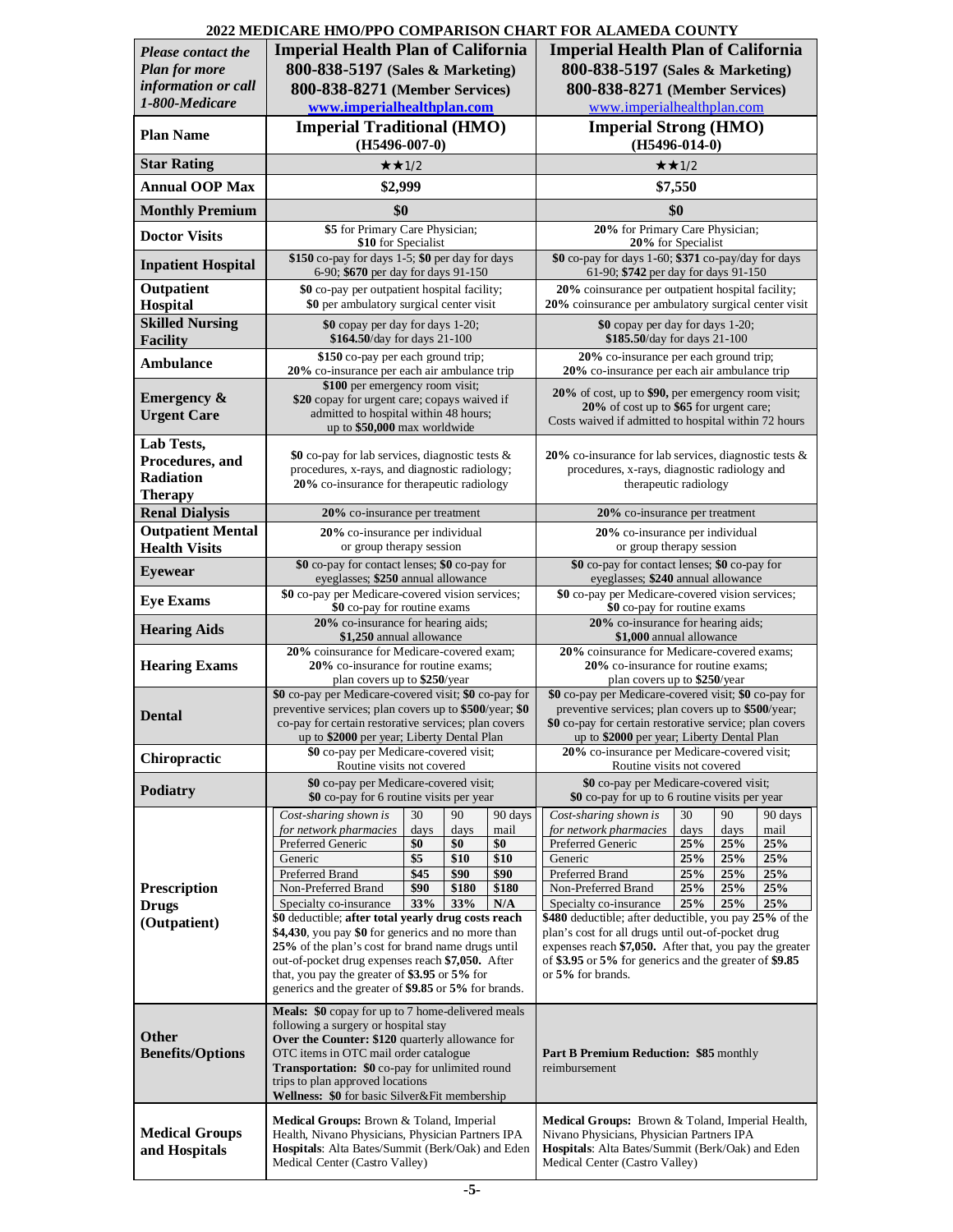|                                                   | <b>2022 MEDICARE HMO/PPO COMPARISON CHART FOR ALAMEDA COUNTY</b>                                             |                          |                                                                                                  |                          |                                                                                                              |                     |                |              |
|---------------------------------------------------|--------------------------------------------------------------------------------------------------------------|--------------------------|--------------------------------------------------------------------------------------------------|--------------------------|--------------------------------------------------------------------------------------------------------------|---------------------|----------------|--------------|
| <b>Please contact the</b>                         |                                                                                                              | <b>Kaiser Permanente</b> |                                                                                                  |                          |                                                                                                              |                     |                |              |
| <b>Plan for more</b>                              |                                                                                                              |                          |                                                                                                  |                          | 800-777-1238 (Sales & Marketing)                                                                             |                     |                |              |
| information or call                               |                                                                                                              |                          |                                                                                                  |                          | 800-443-0815 (Member Services)                                                                               |                     |                |              |
| 1-800-Medicare                                    |                                                                                                              |                          |                                                                                                  |                          | www.medicare.kaiserpermanente.org                                                                            |                     |                |              |
|                                                   | <b>Kaiser Permanente Senior</b>                                                                              |                          | <b>Kaiser Permanente Senior</b>                                                                  |                          |                                                                                                              |                     |                |              |
| <b>Plan Name</b>                                  | <b>Advantage Basic Alameda (HMO)</b>                                                                         |                          |                                                                                                  |                          | <b>Advantage (HMO)</b>                                                                                       |                     |                |              |
|                                                   | $(H0524-059-0)$                                                                                              |                          |                                                                                                  |                          |                                                                                                              | $(H0524-032-0)$     |                |              |
| <b>Star Rating</b>                                |                                                                                                              | ★★★★★                    |                                                                                                  |                          |                                                                                                              | ★★★★★               |                |              |
| <b>Annual OOP Max</b>                             |                                                                                                              | \$6,700                  |                                                                                                  |                          |                                                                                                              | \$4,900             |                |              |
| <b>Monthly Premium</b>                            | \$15 copay for Primary Care Physician;                                                                       | \$19                     |                                                                                                  |                          | \$5 copay for Primary Care Physician;                                                                        | \$79                |                |              |
| <b>Doctor Visits</b>                              | \$25 for Specialist                                                                                          |                          |                                                                                                  |                          |                                                                                                              | \$15 for Specialist |                |              |
| <b>Inpatient Hospital</b>                         | \$290 copay/day for days 1-5;<br>\$0 per day for days 6 and beyond                                           |                          |                                                                                                  |                          | \$225 copay/day for days 1-5;<br>\$0 per day for days 6 and beyond                                           |                     |                |              |
| Outpatient<br>Hospital                            | \$270 per ambulatory surgical center visit;<br>\$0-\$270 copay per outpatient hospital facility visit;       |                          |                                                                                                  |                          | \$200 per ambulatory surgical center visit;<br>\$0-\$200 copay per outpatient hospital facility visit;       |                     |                |              |
| <b>Skilled Nursing</b>                            | $$0$ copay/day for days 1-20;<br>\$100 per day for days 21-100                                               |                          |                                                                                                  |                          | \$0 copay/day for days 1-20;<br>\$100 per day for days 21-100                                                |                     |                |              |
| <b>Facility</b><br><b>Ambulance</b>               | \$200 copay per air or ground ambulance trip                                                                 |                          |                                                                                                  |                          | \$200 copay per air or ground ambulance trip                                                                 |                     |                |              |
|                                                   | \$90 for emergency room visit;                                                                               |                          |                                                                                                  |                          | \$90 for emergency room visit;                                                                               |                     |                |              |
| <b>Emergency &amp;</b><br><b>Urgent Care</b>      | \$15 for urgent care visit;<br>Worldwide coverage                                                            |                          |                                                                                                  |                          | \$5 for urgent care visit;<br>Worldwide coverage                                                             |                     |                |              |
| Lab Tests,                                        | \$0-\$5 copay for lab, diagnostic tests & procedures;                                                        |                          |                                                                                                  |                          | \$0-\$5 copay for lab, diagnostic tests & procedures;                                                        |                     |                |              |
| Procedures, and                                   | $$20$ copay for x-ray; $$215$ copay for                                                                      |                          |                                                                                                  |                          | \$5 copay for x-ray; \$195 copay for                                                                         |                     |                |              |
| <b>Radiation Therapy</b>                          | diagnostic radiology; \$0 for therapeutic radiology                                                          |                          |                                                                                                  |                          | diagnostic radiology; \$0 for therapeutic radiology                                                          |                     |                |              |
| <b>Renal Dialysis</b><br><b>Outpatient Mental</b> | 20% co-insurance per treatment                                                                               |                          |                                                                                                  |                          | 20% co-insurance per treatment                                                                               |                     |                |              |
| <b>Health Visits</b>                              | \$15 copay per individual session;<br>\$7 per group therapy session                                          |                          |                                                                                                  |                          | \$5 copay per individual session;<br>\$2 per group therapy session                                           |                     |                |              |
| <b>Eyewear</b>                                    | \$40 allowance for eyewear every 2 years;<br>See Optional Benefits Plan below                                |                          |                                                                                                  |                          | \$40 allowance for eyewear every 2 years;<br>See Optional Benefits Plan below                                |                     |                |              |
| <b>Eye Exams</b>                                  | \$15-\$25 copay per Medicare-covered exam;<br>\$15 per routine exam                                          |                          |                                                                                                  |                          | \$5-\$15 copay per Medicare-covered exam;<br>\$5 per routine exam                                            |                     |                |              |
| <b>Hearing Aids</b>                               | Not Covered<br>See Optional Benefits Plan below                                                              |                          |                                                                                                  |                          | See Optional Benefit Plan below                                                                              | Not Covered         |                |              |
| <b>Hearing Exams</b>                              | \$25 copay per Medicare-covered exam:<br>Routine exams not covered                                           |                          |                                                                                                  |                          | \$15 copay per Medicare-covered exam:<br>Routine exams not covered                                           |                     |                |              |
|                                                   | \$0 copay for certain preventive and comprehensive                                                           |                          |                                                                                                  |                          | \$0 copay for certain preventive and comprehensive                                                           |                     |                |              |
| <b>Dental</b>                                     | services; See Optional Benefits Plan below for                                                               |                          |                                                                                                  |                          | services; See Optional Benefits Plan below for                                                               |                     |                |              |
|                                                   | additional dental benefits<br>\$15 copay per Medicare covered visit;                                         |                          |                                                                                                  |                          | additional dental benefits<br>\$5 copay per Medicare covered visit;                                          |                     |                |              |
| Chiropractic                                      | Routine care not covered                                                                                     |                          |                                                                                                  |                          | Routine care not covered                                                                                     |                     |                |              |
| Podiatry                                          | \$25 copay per Medicare covered visit;<br>Routine foot care not covered                                      |                          |                                                                                                  |                          | \$15 copay per Medicare covered visit;<br>Routine foot care not covered                                      |                     |                |              |
|                                                   | Cost-sharing shown is                                                                                        | 30                       | 100                                                                                              | 100 days                 | Cost-sharing shown is                                                                                        | 30                  | 100            | 100          |
|                                                   | for network pharmacies                                                                                       | days                     | day<br>retail                                                                                    | mail                     | for network pharmacies                                                                                       | days                | days<br>retail | days<br>mail |
|                                                   | Preferred Generic                                                                                            | \$3                      | \$0                                                                                              | \$0                      | Preferred Generic                                                                                            | \$3                 | \$0            | \$0          |
|                                                   | Generic                                                                                                      | \$15                     | \$45                                                                                             | \$30                     | Generic                                                                                                      | \$15                | \$45           | \$30         |
| <b>Prescription Drugs</b>                         | Preferred Brand                                                                                              | \$47                     | \$141                                                                                            | \$94                     | Preferred Brand                                                                                              | \$47                | \$141          | \$94         |
| (Outpatient)                                      | Non-Preferred Brand                                                                                          | \$100                    | \$300                                                                                            | \$200<br>$33\frac{6}{6}$ | Non-Preferred Brand<br>Specialty co-insurance                                                                | \$100               | \$300          | \$200<br>33% |
|                                                   | Specialty co-insurance<br>\$0 deductible; after total yearly drug costs reach                                | 33%                      | 33%                                                                                              |                          | \$0 deductible; after total yearly drug costs reach                                                          | 33%                 | 33%            |              |
|                                                   | \$4,430, you pay \$3 copay for preferred generic, \$15                                                       |                          |                                                                                                  |                          | \$4,430, you pay \$3 copay for preferred generic, \$15                                                       |                     |                |              |
|                                                   | for generic and 25% for brand name and specialty                                                             |                          |                                                                                                  |                          | for generic and 25% for brand name and specialty                                                             |                     |                |              |
|                                                   | drugs until out-of-pocket drug expenses reach \$7,050.                                                       |                          |                                                                                                  |                          | drugs until out-of-pocket drug expenses reach \$7,050.                                                       |                     |                |              |
|                                                   | After that, you pay \$3 for generics and \$12 for brands.<br>Meals: \$0 copay for home-delivered meals after |                          |                                                                                                  |                          | After that, you pay \$3 for generics and \$12 for brands.<br>Meals: \$0 copay for home-delivered meals after |                     |                |              |
|                                                   | hospitalization due to congestive heart failure, two per                                                     |                          | hospitalization due to congestive heart failure, two per                                         |                          |                                                                                                              |                     |                |              |
|                                                   | day for four weeks, once per year                                                                            |                          |                                                                                                  |                          | day for four weeks, once per year                                                                            |                     |                |              |
|                                                   | Medical Financial Assistance Program: available to                                                           |                          | Medical Financial Assistance Program: available to<br>eligible members; contact plan for details |                          |                                                                                                              |                     |                |              |
| Other                                             | eligible members; contact plan for details<br>Wellness: \$0 for Silver&Fit gym membership                    |                          | Wellness: \$0 for Silver&Fit gym membership                                                      |                          |                                                                                                              |                     |                |              |
| <b>Benefits/Options</b>                           |                                                                                                              |                          |                                                                                                  |                          |                                                                                                              |                     |                |              |
|                                                   | <b>Optional Benefit Plan: Advantage Plus at</b>                                                              |                          |                                                                                                  |                          | <b>Optional Benefit Plan: Advantage Plus at</b>                                                              |                     |                |              |
|                                                   | \$16/month:<br>-Dental: Copays vary depending upon the service;                                              |                          |                                                                                                  |                          | \$16/month:<br>-Dental: Copays vary depending upon the service;                                              |                     |                |              |
|                                                   | Delta Care USA HMO network                                                                                   |                          |                                                                                                  |                          | Delta Care USA HMO network                                                                                   |                     |                |              |
|                                                   | -Hearing: \$350 allowance for 1 aid every 3 years                                                            |                          |                                                                                                  |                          | -Hearing: \$350 allowance for 1 aid every 3 years                                                            |                     |                |              |
|                                                   | -Vision: \$0 copay for eyewear with \$280 limit (in<br>addition to \$40 limit above) every two years         |                          |                                                                                                  |                          | -Vision: \$0 copay for eyewear with \$280 limit (in<br>addition to \$40 limit above) every two years         |                     |                |              |
|                                                   |                                                                                                              |                          |                                                                                                  |                          |                                                                                                              |                     |                |              |
| <b>Medical Groups</b><br>and Hospitals            | <b>Medical Groups: Kaiser Permanente</b><br>Hospitals: Kaiser Oakland, San Leandro, Fremont                  |                          |                                                                                                  |                          | <b>Medical Groups: Kaiser Permanente</b>                                                                     |                     |                |              |
|                                                   |                                                                                                              |                          |                                                                                                  |                          | Hospitals: Kaiser Oakland, San Leandro, Fremont                                                              |                     |                |              |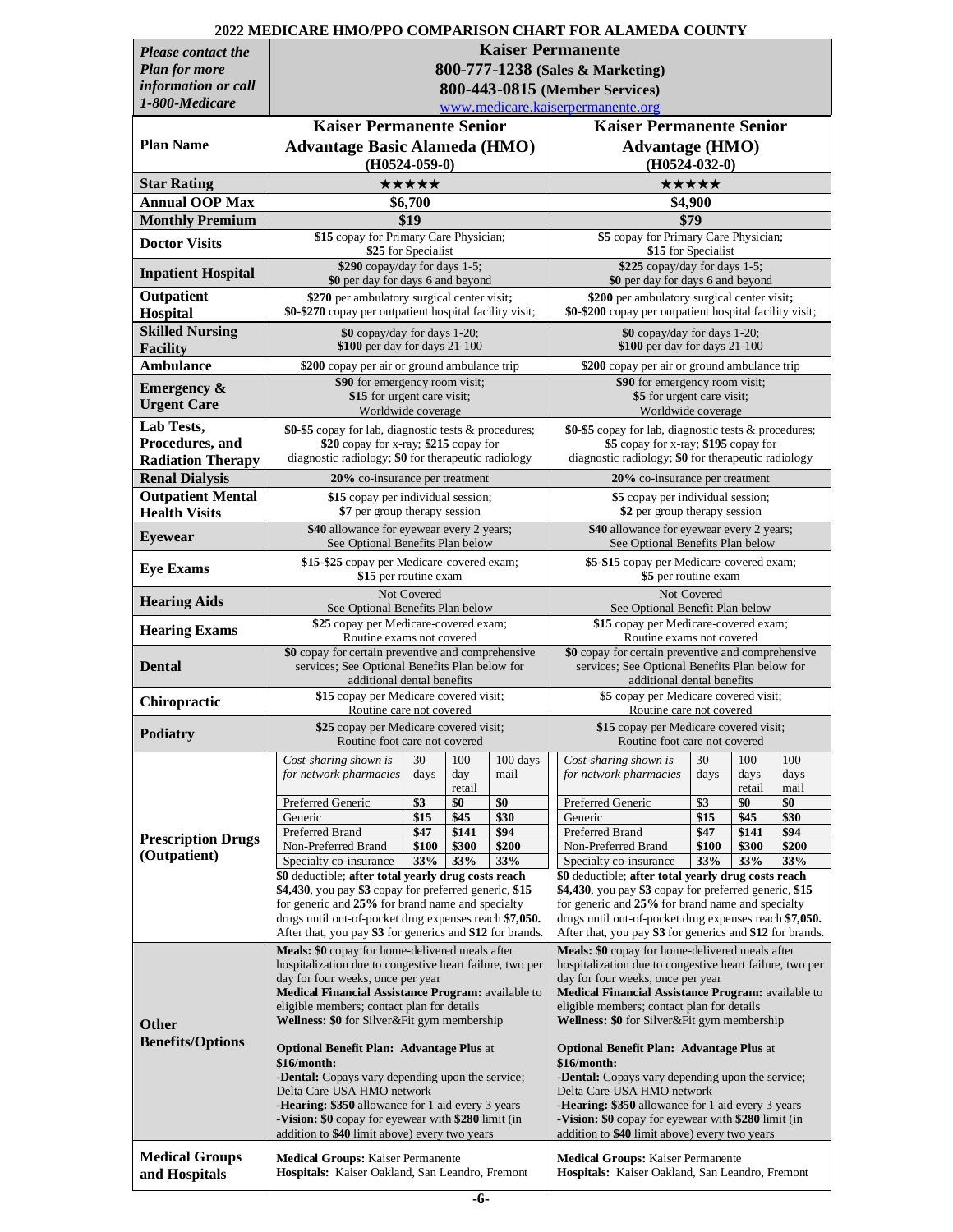|                                                   | 2022 MEDICARE HMO/PPO COMPARISON CHART FOR ALAMEDA COUNTY                                                                                |                                                                                                                                             |  |  |  |  |  |  |  |
|---------------------------------------------------|------------------------------------------------------------------------------------------------------------------------------------------|---------------------------------------------------------------------------------------------------------------------------------------------|--|--|--|--|--|--|--|
| <b>Please contact the</b>                         | <b>United Health Care</b>                                                                                                                |                                                                                                                                             |  |  |  |  |  |  |  |
| <b>Plan for outline of</b><br>coverage & provider | 844-723-6473 (Sales and Marketing)                                                                                                       |                                                                                                                                             |  |  |  |  |  |  |  |
| information or call                               | 877-596-3258 (Member Services)                                                                                                           |                                                                                                                                             |  |  |  |  |  |  |  |
| 1-800-Medicare                                    | www.aarpmedicareplans.com                                                                                                                |                                                                                                                                             |  |  |  |  |  |  |  |
| <b>Plan Name</b>                                  | <b>AARP SecureHorizons Plan 1</b>                                                                                                        | <b>UnitedHealthcare Canopy Health</b>                                                                                                       |  |  |  |  |  |  |  |
|                                                   | $(HMO)$ (H0543-070-0)                                                                                                                    | $(HMO)$ (H0543-188-0)                                                                                                                       |  |  |  |  |  |  |  |
| <b>Star Rating</b>                                | ★★★★                                                                                                                                     | ★★★★                                                                                                                                        |  |  |  |  |  |  |  |
| <b>Annual OOP Max</b>                             | \$6,700                                                                                                                                  | \$4,900                                                                                                                                     |  |  |  |  |  |  |  |
| <b>Monthly Premium</b>                            | \$110                                                                                                                                    | \$69                                                                                                                                        |  |  |  |  |  |  |  |
| <b>Doctor Visits</b>                              | \$0 copay for Primary Care Physician;<br>\$10 for Specialist                                                                             | \$0 copay for Primary Care Physician;<br>\$15 for Specialist                                                                                |  |  |  |  |  |  |  |
| <b>Inpatient Hospital</b>                         | \$390 copay/day for days 1-5;<br>\$0 for days 6 and beyond (unlimited)                                                                   | \$250 copay/day for days 1-7;<br>\$0 for days 8 and beyond (unlimited)                                                                      |  |  |  |  |  |  |  |
| <b>Outpatient Hospital</b>                        | \$370 copay for ambulatory surgical center visit;<br>\$370 copay for outpatient hospital visit                                           | \$150 copay for ambulatory surgical center visit;<br>\$210 copay for outpatient hospital visit                                              |  |  |  |  |  |  |  |
| <b>Skilled Nursing</b><br><b>Facility</b>         | \$0 copay/day for days 1-20;<br>\$188 per day for days 21-56; \$0 for 57-100                                                             | $$0$ copay/day for days 1-20;<br>\$184 per day for days 21-47; \$0 for 48-100                                                               |  |  |  |  |  |  |  |
| <b>Emergency &amp;</b>                            | \$90 copay for emergency room visit; waived if<br>admitted to hospital within 24 hours; \$40 per urgent                                  | \$90 copay per emergency room visit; waived if<br>admitted to hospital within 24 hours; \$40 per urgent                                     |  |  |  |  |  |  |  |
| <b>Urgent Care</b>                                | care visit; \$0 copay for worldwide coverage                                                                                             | care visit; \$0 copay for worldwide coverage                                                                                                |  |  |  |  |  |  |  |
| <b>Ambulance</b>                                  | \$260 copay per ground or air ambulance trip                                                                                             | \$265 copay per ground or air ambulance trip                                                                                                |  |  |  |  |  |  |  |
| Lab Tests,                                        | \$0 copay for lab, diagnostic tests and procedures; \$15                                                                                 | \$0 copay for lab, diagnostic tests and procedures;                                                                                         |  |  |  |  |  |  |  |
| Procedures, and<br><b>Radiation Therapy</b>       | copay per x-ray; \$105 copay for diagnostic radiology;<br>\$60 copay for therapeutic radiology                                           | \$15 copay per x-ray; \$105 copay for diagnostic<br>radiology; \$60 copay for therapeutic radiology                                         |  |  |  |  |  |  |  |
| <b>Renal Dialysis</b>                             | 20% co-insurance per treatment                                                                                                           | 20% co-insurance per treatment                                                                                                              |  |  |  |  |  |  |  |
| <b>Outpatient Mental</b>                          | \$25 copay for individual therapy session;                                                                                               | \$25 copay for individual therapy session;                                                                                                  |  |  |  |  |  |  |  |
| <b>Health Visits</b>                              | \$15 copay for group therapy session                                                                                                     | \$15 copay for group therapy session                                                                                                        |  |  |  |  |  |  |  |
| <b>Eyewear</b>                                    | \$0 copay for standard lenses, with \$100 allowance for<br>frames or contact lenses every two years;<br>through United Healthcare Vision | \$0 copay for standard lenses, with \$100 allowance<br>toward frames or contact lenses every two years;<br>through United Healthcare Vision |  |  |  |  |  |  |  |
| <b>Eye Exams</b>                                  | \$0 copay for Medicare-covered exam;<br>\$0 copay for one annual routine exam                                                            | \$0 copay for Medicare-covered exam;<br>\$0 copay for one annual routine exam                                                               |  |  |  |  |  |  |  |
| <b>Hearing Aids</b>                               | \$375 - \$1,425 copay per aid; up to 2 aids each year;<br>through United Healthcare Hearing                                              | \$375 - \$1,425 copay per aid; up to 2 aids each year;<br>through United Healthcare Hearing;                                                |  |  |  |  |  |  |  |
| <b>Hearing Exams</b>                              | \$0 copay for Medicare-covered exam;<br>\$0 copay for one annual routine exam                                                            | \$0 copay for Medicare-covered exam;<br>\$0 copay for one annual routine exam                                                               |  |  |  |  |  |  |  |
| <b>Dental</b>                                     | 20% co-insurance for each Medicare-covered visit;<br>See Optional Benefits Plan below                                                    | 20% co-insurance for each Medicare-covered visit;<br>See Optional Benefit Plan below                                                        |  |  |  |  |  |  |  |
| <b>Chiropractic</b>                               | \$10 copay for Medicare-covered visit;<br>Routine care not covered                                                                       | \$15 copay for Medicare-covered visit;<br>Routine care not covered                                                                          |  |  |  |  |  |  |  |
| Podiatry                                          | \$10 co-pay per Medicare-covered visit;<br>\$10 co-pay per routine visit, up to 6 per year                                               | \$15 co-pay per Medicare-covered visit;<br>\$15 co-pay per routine visit, up to 6 visits per year                                           |  |  |  |  |  |  |  |
|                                                   | Cost-sharing shown is<br>30<br>100<br>100                                                                                                | Cost-sharing shown is<br>30<br>100<br>100                                                                                                   |  |  |  |  |  |  |  |
|                                                   | for network pharmacies<br>days<br>days<br>days<br>mail<br>retail                                                                         | for network pharmacies<br>days<br>days<br>days<br>retail<br>mail                                                                            |  |  |  |  |  |  |  |
|                                                   | \$9<br>\$9<br>Preferred Generic<br>\$3                                                                                                   | \$6<br>Preferred Generic<br>\$2<br>\$6                                                                                                      |  |  |  |  |  |  |  |
|                                                   | Generic<br>\$12<br>\$36<br>\$36<br>Preferred Brand<br>\$47<br>\$141<br>\$141                                                             | Generic<br>\$12<br>\$36<br>\$36<br>Preferred Brand<br>\$47<br>\$141<br>\$141                                                                |  |  |  |  |  |  |  |
| <b>Prescription Drugs</b>                         | Non-Preferred Brand<br>\$100<br>\$300<br>\$300                                                                                           | Non-Preferred Brand<br>\$100<br>\$300<br>\$300                                                                                              |  |  |  |  |  |  |  |
| (Outpatient)                                      | Specialty co-insurance<br>27%<br>N/A<br>N/A                                                                                              | Specialty co-insurance<br>33%<br>N/A<br>N/A                                                                                                 |  |  |  |  |  |  |  |
|                                                   | \$0 deductible for Tiers $1-2$ ; \$350 for Tiers $3-5$ ; after<br>total yearly drug costs reach \$4,430, you pay \$3 or \$9              | \$0 deductible; after total yearly drug costs reach<br>\$4,430, you pay you pay \$2 or \$6 for preferred                                    |  |  |  |  |  |  |  |
|                                                   | for preferred generics and no more than 25% of the                                                                                       | generics and no more than 25% of the plan's cost for                                                                                        |  |  |  |  |  |  |  |
|                                                   | plan's cost for brand name and 25% for generics until<br>out-of-pocket drug expenses reach \$7,050. After that,                          | brand name drugs and 25% for generics until out-of-<br>pocket drug expenses reach \$7,050. After that, you                                  |  |  |  |  |  |  |  |
|                                                   | you pay the greater of \$3.95 or 5% for generics and                                                                                     | pay the greater of \$3.95 or 5% for generics and the                                                                                        |  |  |  |  |  |  |  |
|                                                   | the greater of \$9.85 or 5% for brands.                                                                                                  | greater of \$9.85 or $5\%$ for brands.<br>Over the Counter: \$40 allowance per quarter for                                                  |  |  |  |  |  |  |  |
|                                                   |                                                                                                                                          | items from Over-the-Counter catalog                                                                                                         |  |  |  |  |  |  |  |
| Other                                             | <b>Optional Dental Platinum Rider at:</b>                                                                                                | <b>Transportation: \$0</b> copay for 24 one-way trips per<br>year to plan-approved locations                                                |  |  |  |  |  |  |  |
| <b>Benefits/Options</b>                           | \$45/month: includes certain preventive and<br>comprehensive benefits with varied cost-sharing                                           | <b>Wellness: \$0</b> for Renew Active Fitness membership                                                                                    |  |  |  |  |  |  |  |
|                                                   |                                                                                                                                          | <b>Optional Dental Platinum Rider at \$45/month:</b><br>includes certain preventive and comprehensive                                       |  |  |  |  |  |  |  |
|                                                   |                                                                                                                                          | benefits with varied cost-sharing                                                                                                           |  |  |  |  |  |  |  |
|                                                   | Medical Groups: Affinity East Bay, Brown &                                                                                               | <b>Medical Groups: Canopy Health Hill Physicians</b><br>East Bay, Canopy Health John Muir Physicians, and                                   |  |  |  |  |  |  |  |
| <b>Medical Groups</b>                             | Toland, Hill Physicians East Bay, and Sutter East Bay<br>Hospitals: Alameda, Alta Bates/Summit (Berk/Oak),                               | Canopy Health Meritage Medical Network                                                                                                      |  |  |  |  |  |  |  |
| and Hospitals                                     | Eden (Castro Valley), Highland (Oakland), San                                                                                            | Hospitals: Alameda, Alta Bates/Summit (Berk/Oak),                                                                                           |  |  |  |  |  |  |  |
|                                                   | Leandro, St. Rose (Hayward), and Washington<br>(Fremont)                                                                                 | Eden (C. Valley), Highland (Oakland), San Leandro,<br>St. Rose (Hayward), UCSF, and Washington (Frem)                                       |  |  |  |  |  |  |  |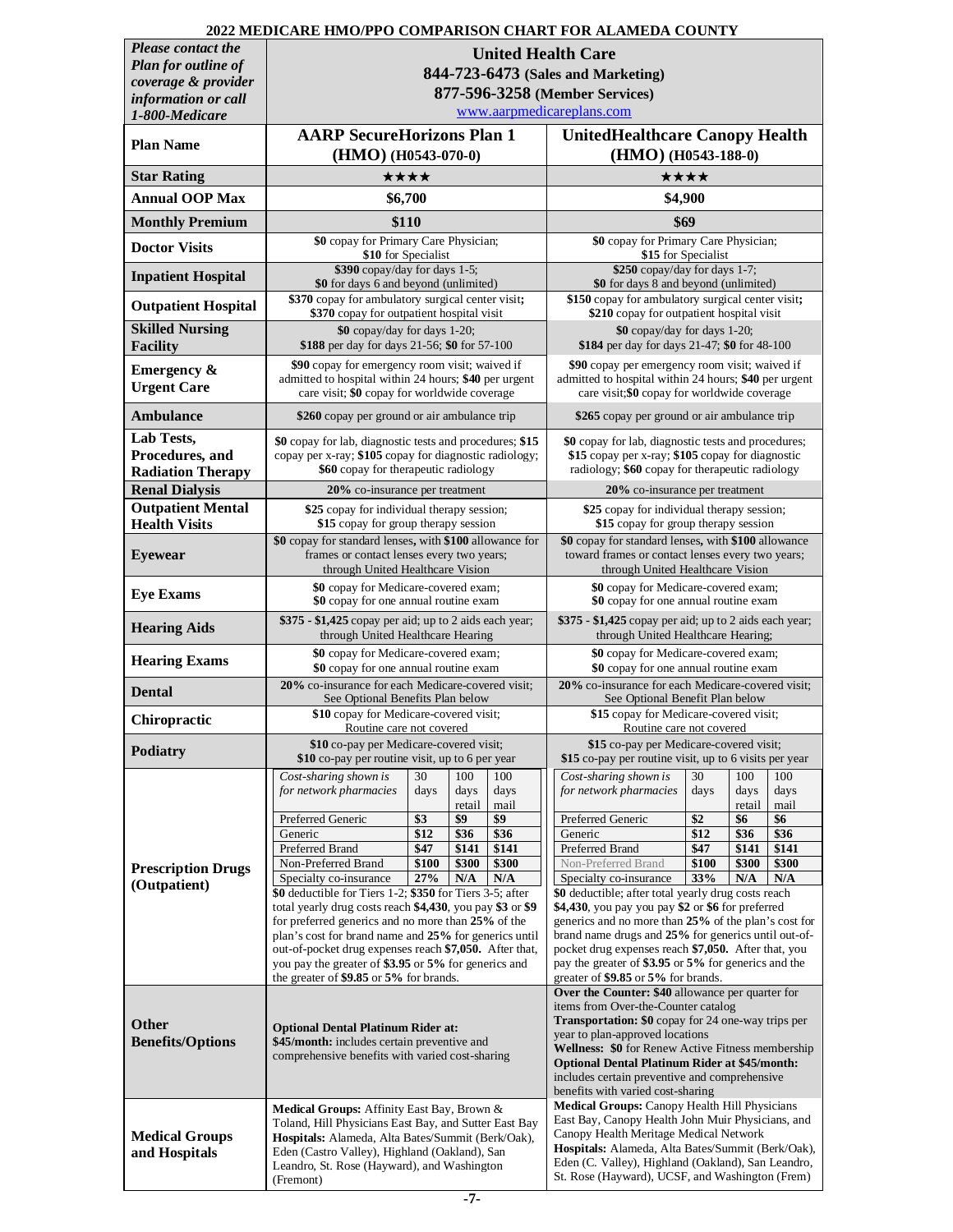| <b>Please contact the</b><br><b>Plan for more</b><br>information or call<br>1-800-Medicare | <b>SCAN Health Plan</b><br>877-870-4867 (Sales & Marketing)<br>800-559-3500 (Member Services)<br>www.scanhealthplan.com                                                                                                                                                                                                                                                                                                                               |                            |                                        |                                                                                | <b>Wellcare by Health Net</b><br>866-277-6583 (Sales & Marketing)<br>800-275-4737 (Member Services)<br>www.wellcarenow.com                                                                                                                                                                                                                                                                                                    |  |  |  |
|--------------------------------------------------------------------------------------------|-------------------------------------------------------------------------------------------------------------------------------------------------------------------------------------------------------------------------------------------------------------------------------------------------------------------------------------------------------------------------------------------------------------------------------------------------------|----------------------------|----------------------------------------|--------------------------------------------------------------------------------|-------------------------------------------------------------------------------------------------------------------------------------------------------------------------------------------------------------------------------------------------------------------------------------------------------------------------------------------------------------------------------------------------------------------------------|--|--|--|
| <b>Plan Name</b>                                                                           | <b>SCAN Classic (HMO)</b><br>$(H05425-075-0)$                                                                                                                                                                                                                                                                                                                                                                                                         |                            |                                        |                                                                                | <b>Wellcare Patriot Giveback (HMO)</b><br>$(H0562-044-0)$                                                                                                                                                                                                                                                                                                                                                                     |  |  |  |
| <b>Star Rating</b>                                                                         | ★★★★1/2                                                                                                                                                                                                                                                                                                                                                                                                                                               |                            |                                        |                                                                                | ★★★★                                                                                                                                                                                                                                                                                                                                                                                                                          |  |  |  |
| <b>Annual OOP Max</b>                                                                      | \$4,000                                                                                                                                                                                                                                                                                                                                                                                                                                               |                            |                                        |                                                                                | \$3,400                                                                                                                                                                                                                                                                                                                                                                                                                       |  |  |  |
| <b>Monthly Premium</b>                                                                     | \$0<br>\$0 copay for Primary Care Physician;                                                                                                                                                                                                                                                                                                                                                                                                          |                            |                                        | \$0<br>\$5 copay for Primary Care Physician;                                   |                                                                                                                                                                                                                                                                                                                                                                                                                               |  |  |  |
| <b>Doctor Visits</b>                                                                       | \$10 for Specialist                                                                                                                                                                                                                                                                                                                                                                                                                                   |                            |                                        |                                                                                | \$10 for Specialist                                                                                                                                                                                                                                                                                                                                                                                                           |  |  |  |
| <b>Inpatient Hospital</b>                                                                  | \$250 copay/day for days 1-6;<br>\$0 per day for days 7 and beyond; unlimited                                                                                                                                                                                                                                                                                                                                                                         |                            |                                        |                                                                                | \$200 copay/day for days 1-5;<br>\$0 per day for days 6 and beyond                                                                                                                                                                                                                                                                                                                                                            |  |  |  |
| Outpatient<br>Hospital                                                                     | \$0 per ambulatory surgical center visit;<br>\$10-\$125 copay per outpatient hospital facility visit                                                                                                                                                                                                                                                                                                                                                  |                            |                                        |                                                                                | \$50 per ambulatory surgical center visit;<br>\$200 copay per outpatient hospital facility visit                                                                                                                                                                                                                                                                                                                              |  |  |  |
| <b>Skilled Nursing</b><br><b>Facility</b>                                                  | \$0 copay/day for days 1-20;<br>\$75 for days 21-100                                                                                                                                                                                                                                                                                                                                                                                                  |                            |                                        |                                                                                | \$0 copay/day for days 1-20;<br>\$75 for days 21-100                                                                                                                                                                                                                                                                                                                                                                          |  |  |  |
| <b>Ambulance</b>                                                                           | \$180 copay per one-way trip by ground or air                                                                                                                                                                                                                                                                                                                                                                                                         |                            |                                        |                                                                                | \$125 copay per one-way trip by ground or air                                                                                                                                                                                                                                                                                                                                                                                 |  |  |  |
| <b>Emergency &amp;</b><br><b>Urgent Care</b>                                               | \$90 copay per ER visit; waived if admitted to<br>hospital immediately; \$10 per urgent care visit;<br>Worldwide coverage.                                                                                                                                                                                                                                                                                                                            |                            |                                        |                                                                                | \$120 copay per ER visit; \$10 per urgent care visit;<br>waived if admitted to hospital within 24 hours;<br>\$50,000 plan limit for ER & urgent care worldwide                                                                                                                                                                                                                                                                |  |  |  |
| Lab Tests.<br>Procedures, and<br><b>Radiation Therapy</b>                                  | \$0 copay for lab, diagnostic procedures,<br>tests, x-rays and diagnostic radiology; \$60 copay<br>for therapeutic radiology services                                                                                                                                                                                                                                                                                                                 |                            |                                        |                                                                                | \$0 copay for lab, diagnostic procedures,<br>tests, and x-rays; \$200 co-pay for diagnostic<br>radiology; 20% co-insurance for therapeutic<br>radiology services                                                                                                                                                                                                                                                              |  |  |  |
| <b>Renal Dialysis</b>                                                                      | 20% co-insurance per treatment                                                                                                                                                                                                                                                                                                                                                                                                                        |                            |                                        |                                                                                | 20% co-insurance per treatment                                                                                                                                                                                                                                                                                                                                                                                                |  |  |  |
| <b>Outpatient Mental</b><br><b>Health Visits</b>                                           | \$10 copay for individual or<br>group therapy session                                                                                                                                                                                                                                                                                                                                                                                                 |                            |                                        |                                                                                | \$25 copay for individual or<br>group therapy session                                                                                                                                                                                                                                                                                                                                                                         |  |  |  |
| <b>Eyewear</b>                                                                             | \$130 allowance for routine eyewear every 2 years                                                                                                                                                                                                                                                                                                                                                                                                     |                            |                                        |                                                                                | \$100 allowance for routine eyewear each year                                                                                                                                                                                                                                                                                                                                                                                 |  |  |  |
| <b>Eye Exams</b>                                                                           | \$0 copay per Medicare-covered exam;<br>\$0 copay for one annual routine exam                                                                                                                                                                                                                                                                                                                                                                         |                            |                                        |                                                                                | \$0-\$10 copay per Medicare-covered exam;<br>\$0 copay for one annual routine exam                                                                                                                                                                                                                                                                                                                                            |  |  |  |
| <b>Hearing Aids</b>                                                                        | \$450 - \$750 copay per aid; up to 2 aids each year;<br>through plan-contracted provider                                                                                                                                                                                                                                                                                                                                                              |                            |                                        | <b>Not Covered</b>                                                             |                                                                                                                                                                                                                                                                                                                                                                                                                               |  |  |  |
| <b>Hearing Exams</b>                                                                       | \$0 copay for Medicare-covered exam;<br>\$0 copay for one annual routine exam                                                                                                                                                                                                                                                                                                                                                                         |                            |                                        | \$10 copay for Medicare-covered exam;<br>\$0 copay for one annual routine exam |                                                                                                                                                                                                                                                                                                                                                                                                                               |  |  |  |
| <b>Dental</b>                                                                              | \$10 co-pay per Medicare-covered visit;<br>\$0 co-pay for certain preventive services;<br>See Optional Benefits Plan below                                                                                                                                                                                                                                                                                                                            |                            |                                        |                                                                                | \$10 co-pay per Medicare-covered visit;<br>See Optional Benefits Plan below                                                                                                                                                                                                                                                                                                                                                   |  |  |  |
| Chiropractic                                                                               | \$0 copay per Medicare covered visit;<br>Routine visits not covered                                                                                                                                                                                                                                                                                                                                                                                   |                            |                                        |                                                                                | \$10 copay per Medicare covered visit;<br>\$10 copay for 36 routine visits per year                                                                                                                                                                                                                                                                                                                                           |  |  |  |
| <b>Podiatry</b>                                                                            | \$10 copay per Medicare-covered visit;<br>Routine visits not covered                                                                                                                                                                                                                                                                                                                                                                                  |                            |                                        |                                                                                | \$10 copay per Medicare-covered visit;<br>\$10 co-pay/visit, for 12 routine visits per year                                                                                                                                                                                                                                                                                                                                   |  |  |  |
|                                                                                            | Cost-sharing shown is                                                                                                                                                                                                                                                                                                                                                                                                                                 | 30                         | 100                                    | 100                                                                            |                                                                                                                                                                                                                                                                                                                                                                                                                               |  |  |  |
|                                                                                            | for network pharmacies<br>Preferred Generic<br>Generic<br><b>Preferred Brand</b>                                                                                                                                                                                                                                                                                                                                                                      | days<br>\$0<br>\$0<br>\$37 | days<br>retail<br>\$9<br>\$36<br>\$141 | days<br>mail<br>\$9<br>\$36<br>\$141                                           | THIS PLAN DOES NOT OFFER<br>PRESCRIPTION DRUG COVERAGE.                                                                                                                                                                                                                                                                                                                                                                       |  |  |  |
| <b>Prescription Drugs</b><br>(Outpatient)                                                  | Non-Preferred Brand<br>\$300<br>\$300<br>\$90<br>33%<br>N/A<br>Specialty co-insurance<br>N/A<br>\$0 deductible; after total yearly drug costs reach<br>\$4,430, you pay \$0 or \$10 for drugs in Tiers $1 \& 2$<br>and no more than 25% of the plan's cost for brand<br>name drugs until out-of-pocket drug expenses reach<br>\$7,050. After that, you pay the greater of \$3.95 or<br>5% for generics and the greater of \$9.85 or 5% for<br>brands. |                            |                                        |                                                                                | YOU CANNOT BELONG TO THIS PLAN<br>AND ALSO ENROLL IN A STAND-ALONE<br><b>MEDICARE PRESCRIPTION DRUG PLAN.</b>                                                                                                                                                                                                                                                                                                                 |  |  |  |
| <b>Other</b><br><b>Benefits/Options</b>                                                    | Over the Counter: \$100 quarterly allowance;<br>balance carries over to next quarter but not calendar<br>year<br><b>Transportation: \$0</b> copay for 24 one-way trips per<br>year to plan-approved locations<br>Optional Dental Package: \$10/month; \$1,000/year<br>for covered preventive and comprehensive services                                                                                                                               |                            |                                        |                                                                                | Acupuncture: \$5-\$10 copay/visit for 36 routine<br>visits per year<br>Part B Premium Reduction: \$25 monthly<br>reimbursement<br><b>Routine Physical: \$0</b> copay for one annual exam<br>Tobacco Cessation Counseling: \$0 copay/visit for<br>5 visits per year<br>Wellness: \$0 for Peerfit Move gym membership<br>Optional Dental Package: \$10/month; \$1,000/year<br>for basic preventive services; varying copays for |  |  |  |
| <b>Medical Groups</b><br>and Hospitals                                                     | <b>Medical Groups: Brown &amp; Toland</b><br>Hospitals: Alameda, San Leandro, St. Rose<br>(Hayward)                                                                                                                                                                                                                                                                                                                                                   |                            |                                        |                                                                                | certain comprehensive services<br>Medical Groups: Brown & Toland, Hill<br>Physicians East Bay, Sutter East Bay<br>Hospitals: Alameda, Alta Bates/Summit<br>(Berk/Oak), Eden (Castro Valley), St. Rose<br>(Hayward), Stanford Valley Care (Pleas/Liv), and<br>Washington (Fremont)                                                                                                                                             |  |  |  |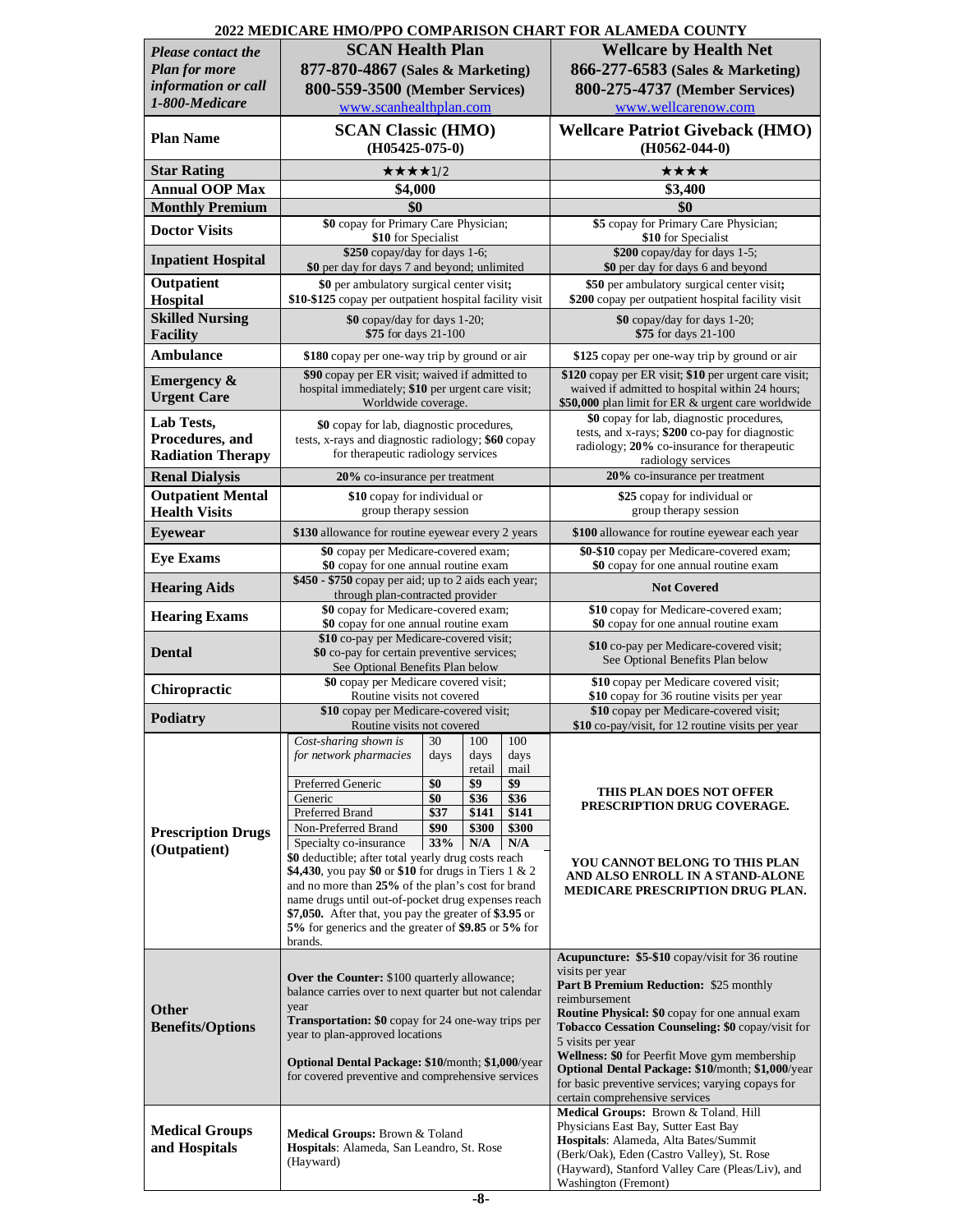|                                                                          | 2022 MEDICARE HMO/PPO COMPARISON CHART FOR ALAMEDA COUNTY                                                   |                                   |                                                       |                                                                                                    |                                                                                                                                   |                     |               |                 |
|--------------------------------------------------------------------------|-------------------------------------------------------------------------------------------------------------|-----------------------------------|-------------------------------------------------------|----------------------------------------------------------------------------------------------------|-----------------------------------------------------------------------------------------------------------------------------------|---------------------|---------------|-----------------|
| <b>Please contact the</b><br><b>Plan for more</b><br>information or call |                                                                                                             |                                   |                                                       | <b>Wellcare by Health Net</b><br>866-277-6583 (Sales & Marketing)<br>800-275-4737 (Member Services |                                                                                                                                   |                     |               |                 |
| 1-800-Medicare<br><b>Plan Name</b>                                       | www.wellcarenow.com<br><b>Wellcare Premium Ultra (HMO)</b><br>$(H0562-009-0)$                               |                                   |                                                       |                                                                                                    | <b>Wellcare No Premium (HMO)</b>                                                                                                  |                     |               |                 |
| <b>Star Rating</b>                                                       |                                                                                                             |                                   |                                                       |                                                                                                    | $(H0562-113-0)$<br>★★★★                                                                                                           |                     |               |                 |
| <b>Annual OOP Max</b>                                                    |                                                                                                             | ★★★★                              |                                                       |                                                                                                    |                                                                                                                                   | \$5,500             |               |                 |
| <b>Monthly Premium</b>                                                   |                                                                                                             | \$6,700<br>\$121                  |                                                       |                                                                                                    |                                                                                                                                   | \$0                 |               |                 |
|                                                                          | \$10 copay for Primary Care Physician;                                                                      |                                   |                                                       |                                                                                                    | \$0 copay for Primary Care Physician;                                                                                             |                     |               |                 |
| <b>Doctor Visits</b>                                                     | \$10 for Specialist<br>\$335 copay/day for days 1-4;                                                        |                                   |                                                       |                                                                                                    | \$275 copay/day for days 1-7;                                                                                                     | \$15 for Specialist |               |                 |
| <b>Inpatient Hospital</b><br>Outpatient                                  | \$0 per day for days 5 and beyond                                                                           | \$0 per day for days 8 and beyond |                                                       |                                                                                                    |                                                                                                                                   |                     |               |                 |
| Hospital                                                                 | \$100 per ambulatory surgical center visit;<br>\$325 copay per outpatient hospital facility visit           |                                   |                                                       |                                                                                                    | \$200 per ambulatory surgical center visit;<br>\$250 copay per outpatient hospital facility visit                                 |                     |               |                 |
| <b>Skilled Nursing</b><br>Facility                                       | $$0$ copay for days 1-20;<br>\$150 per day for days 21-100                                                  |                                   |                                                       |                                                                                                    | $$0$ copay for days 1-20;<br>$$140$ per day for days 21-100                                                                       |                     |               |                 |
| Ambulance                                                                | \$165 copay per one-way ground or air ambulance trip                                                        |                                   |                                                       |                                                                                                    | \$310 copay per one-way ground or air ambulance trip                                                                              |                     |               |                 |
| <b>Emergency &amp;</b>                                                   | \$90 copay per emergency room visit; \$15 per urgent                                                        |                                   |                                                       |                                                                                                    | \$90 copay per emergency room visit; \$20 per urgent                                                                              |                     |               |                 |
| <b>Urgent Care</b>                                                       | care visit; waived if admitted to hospital within 24<br>hours; \$50,000 plan limit for worldwide coverage   |                                   |                                                       |                                                                                                    | care visit; waived if admitted to hospital within 24<br>hours; \$50,000 plan limit for worldwide coverage                         |                     |               |                 |
| Lab Tests,                                                               | \$0 copay for lab, diagnostic procedures,                                                                   |                                   |                                                       |                                                                                                    | \$0 copay for lab, diagnostic procedures,                                                                                         |                     |               |                 |
| Procedures, and                                                          | tests, and x-rays; \$325 copay per diagnostic service;<br>20% co-insurance for therapeutic radiology        |                                   |                                                       |                                                                                                    | tests, and x-rays; \$60 copay per diagnostic service;<br>20% co-insurance for therapeutic radiology                               |                     |               |                 |
| <b>Radiation Therapy</b>                                                 |                                                                                                             |                                   |                                                       |                                                                                                    |                                                                                                                                   |                     |               |                 |
| <b>Renal Dialysis</b>                                                    | 20% co-insurance per treatment                                                                              |                                   |                                                       |                                                                                                    | 20% co-insurance per treatment                                                                                                    |                     |               |                 |
| <b>Outpatient Mental</b><br><b>Health Visits</b>                         | \$25 copay for individual or<br>group therapy session                                                       |                                   |                                                       |                                                                                                    | \$25 copay for individual or<br>group therapy session                                                                             |                     |               |                 |
| <b>Eyewear</b>                                                           | Routine eyewear available for additional premium;<br>See Optional Benefit Plan below                        |                                   |                                                       |                                                                                                    | \$200 allowance for routine eyewear each year                                                                                     |                     |               |                 |
| <b>Eye Exams</b>                                                         | \$0-\$15 copay per Medicare-covered exam;<br>\$0 copay for one annual routine exam                          |                                   |                                                       |                                                                                                    | \$15 copay per Medicare-covered exam;<br>\$0 copay for one annual routine exam                                                    |                     |               |                 |
| <b>Hearing Aids</b>                                                      | <b>Not Covered</b>                                                                                          |                                   |                                                       |                                                                                                    | \$1,500 allowance for up to<br>two hearing aids each year                                                                         |                     |               |                 |
| <b>Hearing Exams</b>                                                     | \$15 copay for Medicare-covered exam;<br>\$0 copay for one annual routine exam                              |                                   |                                                       |                                                                                                    | \$0-\$25 copay for Medicare-covered exam;<br>\$0 copay for one annual routine exam                                                |                     |               |                 |
| <b>Dental</b>                                                            | \$15 copay for Medicare covered visit;<br>See Optional Benefit Plan below                                   |                                   |                                                       |                                                                                                    | \$0 copay for Medicare covered visit;<br>\$0 copays for certain preventive services; varying<br>copays for comprehensive services |                     |               |                 |
| Chiropractic                                                             | \$15 copay per Medicare covered visit<br>See Optional Benefit Plans below                                   |                                   |                                                       |                                                                                                    | \$15 copay per Medicare covered visit;<br>\$15 copay for 24 routine visits per year                                               |                     |               |                 |
| Podiatry                                                                 | \$10 copay per Medicare-covered visit;<br>\$15 co-pay per visit for 6 routine visits per year               |                                   |                                                       |                                                                                                    | \$15 copay per Medicare-covered visit<br>\$25 co-pay per visit for 12 routine visits per year                                     |                     |               |                 |
|                                                                          | Cost-sharing shown is<br>for network pharmacies                                                             | 30<br>days                        | 90<br>days                                            | 90 days<br>mail                                                                                    | Cost-sharing shown is<br>for network pharmacies                                                                                   | 30<br>days          | 90<br>days    | 90 days<br>mail |
|                                                                          |                                                                                                             |                                   | retail                                                |                                                                                                    |                                                                                                                                   |                     | retail        |                 |
|                                                                          | Preferred Generic                                                                                           | \$0                               | \$0                                                   | \$0                                                                                                | Preferred Generic                                                                                                                 | \$0                 | \$0           | \$0             |
|                                                                          | Generic<br>Preferred Brand                                                                                  | \$5<br>\$37                       | \$15<br>\$111                                         | \$0<br>\$74                                                                                        | Generic<br>Preferred Brand                                                                                                        | \$5<br>\$37         | \$15<br>\$111 | \$0<br>\$74     |
| <b>Prescription Drugs</b>                                                | Non-Preferred Brand                                                                                         | \$90                              | \$270                                                 | \$180                                                                                              | Non-Preferred Brand                                                                                                               | \$90                | \$270         | \$180           |
| (Outpatient)                                                             | Specialty co-insurance                                                                                      | 33%                               | 33%                                                   | N/A                                                                                                | Specialty co-insurance                                                                                                            | 33%                 | 33%           | N/A             |
|                                                                          | \$0 deductible; after total yearly drug costs reach<br>\$4,430, you pay no more than 25% of the plan's cost |                                   |                                                       |                                                                                                    | \$0 deductible; after total yearly drug costs reach                                                                               |                     |               |                 |
|                                                                          | for brand name drugs and 25% for generics until out-                                                        |                                   |                                                       |                                                                                                    | \$4,430, you pay no more than $25%$ of the plan's cost<br>for brand name drugs and 25% for generics until out-                    |                     |               |                 |
|                                                                          | of-pocket drug expenses reach \$7,050. After that, you                                                      |                                   |                                                       |                                                                                                    | of-pocket drug expenses reach \$7,050. After that, you                                                                            |                     |               |                 |
|                                                                          | pay the greater of \$3.95 or 5% for generics and the<br>greater of \$9.85 or 5% for brands.                 |                                   |                                                       |                                                                                                    | pay the greater of \$3.95 or 5% for generics and the<br>greater of \$9.85 or $5\%$ for brands.                                    |                     |               |                 |
|                                                                          | Routine Physical: \$0 copay for one annual exam                                                             |                                   |                                                       |                                                                                                    |                                                                                                                                   |                     |               |                 |
|                                                                          | Tobacco Cessation Counseling: \$0 copay/visit for 5                                                         |                                   |                                                       |                                                                                                    | <b>Acupuncture: \$0</b> copay for 24 routine visits per year<br><b>Over the Counter: \$50 allowance per quarter for</b>           |                     |               |                 |
|                                                                          | visits per year<br>Wellness: \$0 for Peerfit Move gym membership                                            |                                   | covered items available at participating locations or |                                                                                                    |                                                                                                                                   |                     |               |                 |
| Other                                                                    |                                                                                                             |                                   |                                                       |                                                                                                    | from plan catalog                                                                                                                 |                     |               |                 |
| <b>Benefits/Options</b>                                                  | <b>Wellcare Premium Ultra at \$25 per month:</b>                                                            |                                   |                                                       |                                                                                                    | Routine Physical: \$0 copay for one annual exam<br>Tobacco Cessation Counseling: \$0 copay/visit for 5                            |                     |               |                 |
|                                                                          | - Dental: \$0 co-pay for certain preventive services<br>and varying copays for comprehensive services       |                                   |                                                       |                                                                                                    | visits per year                                                                                                                   |                     |               |                 |
|                                                                          | - Acupuncture and Chiropractic: \$10 co-pay per                                                             |                                   |                                                       |                                                                                                    | <b>Transportation: \$0</b> copay per trip for up to 24 one-                                                                       |                     |               |                 |
|                                                                          | visit, up to 30 combined visits per year;<br>- Eyewear: \$250 annual allowance                              |                                   |                                                       |                                                                                                    | way trips per year to plan-approved locations<br>Wellness: \$0 for Peerfit Move gym membership                                    |                     |               |                 |
|                                                                          | Medical Groups: Brown & Toland, Hill Physicians                                                             |                                   |                                                       |                                                                                                    |                                                                                                                                   |                     |               |                 |
| <b>Medical Groups</b>                                                    | East Bay, Sutter East Bay                                                                                   |                                   |                                                       |                                                                                                    | Medical Groups: Brown and Toland                                                                                                  |                     |               |                 |
| and Hospitals                                                            | Hospitals: Alameda, Alta Bates/Summit (Berk/Oak),                                                           |                                   |                                                       |                                                                                                    | Hospitals: Alameda, San Leandro, St. Rose<br>(Hayward), and Stanford Valley Care                                                  |                     |               |                 |
|                                                                          | Eden (Castro Valley), St. Rose (Hayward), Stanford<br>Valley Care (Pleas/Liv), and Washington (Fremont)     |                                   |                                                       |                                                                                                    | (Pleasanton/Livermore)                                                                                                            |                     |               |                 |
|                                                                          |                                                                                                             |                                   |                                                       |                                                                                                    |                                                                                                                                   |                     |               |                 |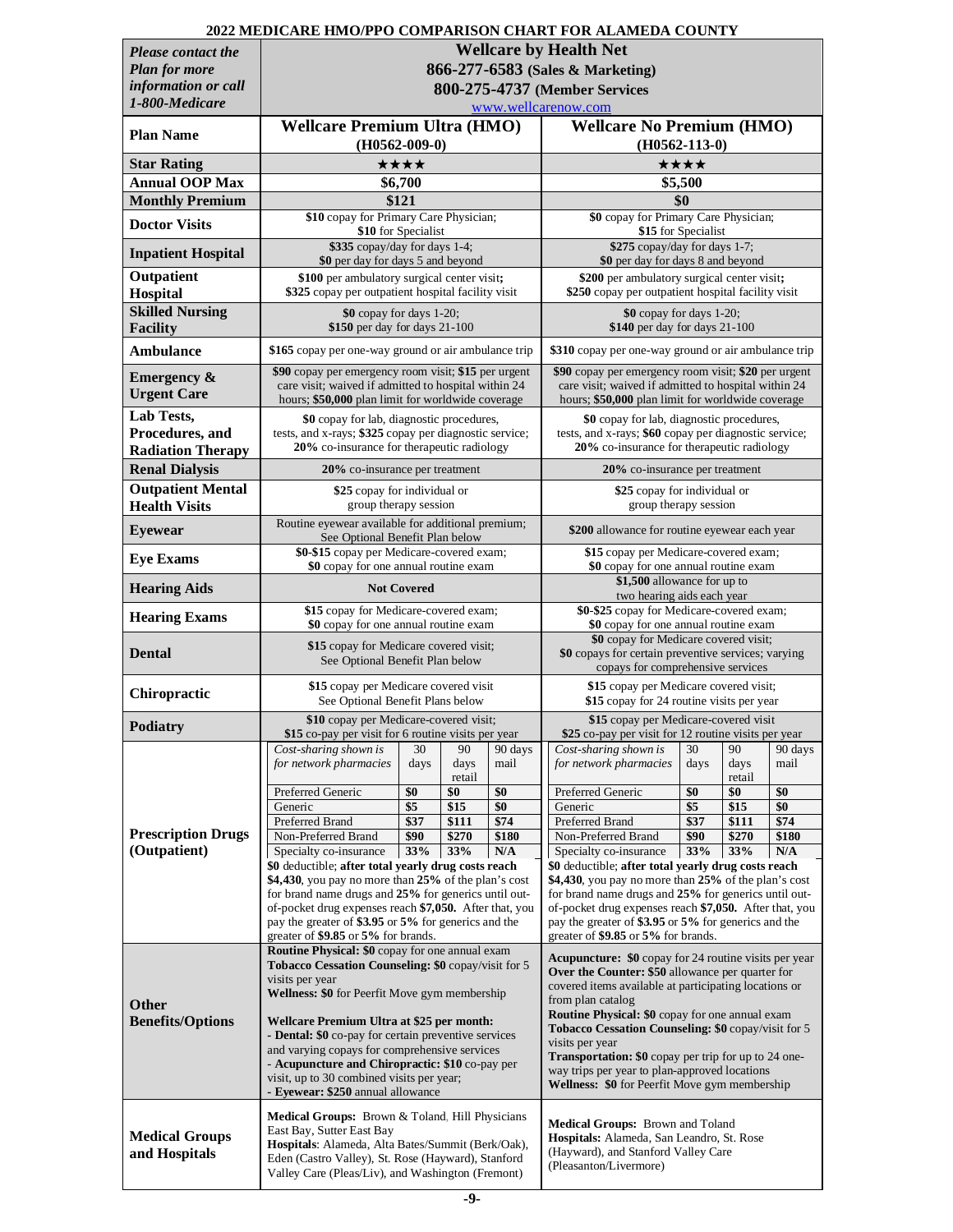| <b>Please contact the</b><br><b>Plan for more</b><br>information or call<br>1-800-Medicare | <b>Aetna Medicare</b><br>855-335-1407 (Sales & Marketing)<br>833-859-6031 (Member Services)<br>www.aetnamedicare.com                                                                                                                          |                   |                                                                                                                                                                                             |                                                                                          | <b>Blue Shield of California</b><br>800-488-8000 (Sales & Marketing)<br>800-776-4466 (Member Services)<br>www.blueshieldca.com/medicare                                                                                                                                                     |                   |                             |                            |  |
|--------------------------------------------------------------------------------------------|-----------------------------------------------------------------------------------------------------------------------------------------------------------------------------------------------------------------------------------------------|-------------------|---------------------------------------------------------------------------------------------------------------------------------------------------------------------------------------------|------------------------------------------------------------------------------------------|---------------------------------------------------------------------------------------------------------------------------------------------------------------------------------------------------------------------------------------------------------------------------------------------|-------------------|-----------------------------|----------------------------|--|
| <b>Plan Name</b>                                                                           | Aetna Medicare Elite Plan (PPO)*<br>$(H5521-293-0)$                                                                                                                                                                                           |                   |                                                                                                                                                                                             |                                                                                          | <b>Blue Shield Inspire (PPO)*</b><br>$(H4937-001-0)$                                                                                                                                                                                                                                        |                   |                             |                            |  |
| <b>Star Rating</b>                                                                         | ★★★★1/2                                                                                                                                                                                                                                       |                   |                                                                                                                                                                                             |                                                                                          | Not enough data available                                                                                                                                                                                                                                                                   |                   |                             |                            |  |
| <b>Annual OOP Max</b>                                                                      | \$6,700 / \$11,300*                                                                                                                                                                                                                           |                   |                                                                                                                                                                                             |                                                                                          | \$6,700 / \$10,000*                                                                                                                                                                                                                                                                         |                   |                             |                            |  |
| <b>Monthly Premium</b>                                                                     | \$0                                                                                                                                                                                                                                           |                   |                                                                                                                                                                                             |                                                                                          |                                                                                                                                                                                                                                                                                             | \$99              |                             |                            |  |
| <b>Doctor Visits</b>                                                                       | \$0 copay for PCP; \$25 for Specialist in network<br>45% co-insurance out of network                                                                                                                                                          |                   |                                                                                                                                                                                             |                                                                                          | \$10 copay for PCP; \$35 for Specialist in network<br>40% co-insurance out of network                                                                                                                                                                                                       |                   |                             |                            |  |
| <b>Inpatient Hospital</b>                                                                  | \$325 copay per day for days 1-4; \$0 per day for<br>days 5 and beyond (unlimited) in network;<br>45% co-insurance out of network                                                                                                             |                   |                                                                                                                                                                                             |                                                                                          | \$175 copay per day for days 1-7;<br>\$0 for days 8 and over;<br>40% co-insurance out of network                                                                                                                                                                                            |                   |                             |                            |  |
| Outpatient<br>Hospital                                                                     | \$295 copay for ambulatory surgical center visit;<br>\$295 for outpatient hospital facility visit;<br>45% co-insurance out of network                                                                                                         |                   |                                                                                                                                                                                             |                                                                                          | \$100 copay for ambulatory surgical center visit;<br>\$250 for outpatient hospital facility visit;<br>40% co-insurance out of network                                                                                                                                                       |                   |                             |                            |  |
| <b>Skilled Nursing</b><br><b>Facility</b>                                                  | \$0 copay/day for days 1-20; \$175 per day for days<br>21-100; 45% co-insurance out of network                                                                                                                                                |                   |                                                                                                                                                                                             |                                                                                          | \$0 copay/day for days 1-20; \$178 per day for days<br>21-100; 40% co-insurance out of network                                                                                                                                                                                              |                   |                             |                            |  |
| <b>Ambulance</b>                                                                           | \$285 copay per ground or air ambulance trip                                                                                                                                                                                                  |                   |                                                                                                                                                                                             |                                                                                          | \$225 copay per ground or air ambulance trip                                                                                                                                                                                                                                                |                   |                             |                            |  |
| <b>Emergency &amp;</b><br><b>Urgent Care</b>                                               | \$90 copay per ER visit; \$40 per urgent care visit;<br>\$90 per emergency or urgent care visit worldwide;<br>co-pays waived for ER only if admitted to hospital                                                                              |                   |                                                                                                                                                                                             |                                                                                          | \$90 copay/emergency room visit; \$30 per urgent care<br>visit; \$90 per emergency or urgent care visit<br>worldwide; Waived if admitted to hospital in 24 hours                                                                                                                            |                   |                             |                            |  |
| Lab Tests,<br>Procedures, and<br><b>Radiation Therapy</b>                                  | \$0 copay for lab services, diagnostic tests,<br>procedures, x-rays and diagnostic radiology;<br>20% for therapeutic radiology<br>45% co-insurance out of network                                                                             |                   | \$40 copay for lab services, diagnostic tests,<br>procedures, and x-rays; \$100 for diagnostic radiology;<br>20% co-insurance for therapeutic radiology;<br>40% co-insurance out of network |                                                                                          |                                                                                                                                                                                                                                                                                             |                   |                             |                            |  |
| <b>Renal Dialysis</b>                                                                      | 20% co-insurance per treatment in network                                                                                                                                                                                                     |                   |                                                                                                                                                                                             |                                                                                          | 0-20% co-insurance per treatment in network                                                                                                                                                                                                                                                 |                   |                             |                            |  |
| <b>Outpatient Mental</b><br><b>Health Visits</b>                                           | 50% co-insurance per treatment out of network<br>\$40 copay per individual or group therapy session<br>in network; 45% co-insurance out of network                                                                                            |                   |                                                                                                                                                                                             |                                                                                          | 40% co-insurance per treatment out of network<br>\$20 copay per visit per individual or group therapy<br>session in network; 40% co-insurance out of network                                                                                                                                |                   |                             |                            |  |
| <b>Eyewear</b>                                                                             | \$250 annual reimbursement<br>for eyeglasses or contacts                                                                                                                                                                                      |                   |                                                                                                                                                                                             |                                                                                          | \$20 copay for lenses per year; \$20 for frames every 2<br>years, in network; \$35 reimbursement for lenses every<br>year; \$30 for frames every 2 years; out of network                                                                                                                    |                   |                             |                            |  |
| <b>Eye Exams</b>                                                                           | \$0 copay for one annual routine exam in network<br>45% co-insurance out of network                                                                                                                                                           |                   |                                                                                                                                                                                             | \$20 co-pay for one annual routine exam in network;<br>\$30 reimbursement out of network |                                                                                                                                                                                                                                                                                             |                   |                             |                            |  |
| <b>Hearing Aids</b>                                                                        | \$1,250 annual allowance per ear;<br>purchased through NationsHearing                                                                                                                                                                         |                   |                                                                                                                                                                                             |                                                                                          |                                                                                                                                                                                                                                                                                             | Not Covered       |                             |                            |  |
| <b>Hearing Exams</b>                                                                       | \$0 copay for one annual routine exam:<br>45% co-insurance out of network                                                                                                                                                                     |                   |                                                                                                                                                                                             |                                                                                          | \$0 copay for one annual routine exam;<br>40% co-insurance out of network                                                                                                                                                                                                                   |                   |                             |                            |  |
| <b>Dental</b>                                                                              | Up to \$1,000 annual reimbursement for covered<br>preventive and comprehensive services;<br>Any licensed dentist that is a Medicare provider                                                                                                  |                   |                                                                                                                                                                                             |                                                                                          | <b>Optional Dental Package:</b> Dental PPO at \$41.90 per<br>month; up to \$1,500 annually for covered preventive<br>and comprehensive services, after \$50 deductible                                                                                                                      |                   |                             |                            |  |
| Chiropractic                                                                               | \$20 copay for Medicare covered visit; 45% out of<br>network; Routine chiropractic visits not covered                                                                                                                                         |                   |                                                                                                                                                                                             |                                                                                          | \$0 copay/visit for 12 routine visits per year<br>40% co-insurance out of network                                                                                                                                                                                                           |                   |                             |                            |  |
| <b>Podiatry</b>                                                                            | \$40 copay per Medicare-covered visit;<br>Routine podiatry services not covered                                                                                                                                                               |                   |                                                                                                                                                                                             |                                                                                          | \$35 copay per Medicare-covered visit;<br>40% co-insurance out of network                                                                                                                                                                                                                   |                   |                             |                            |  |
|                                                                                            | Cost-sharing shown is<br>for network pharmacies<br>Preferred Generic                                                                                                                                                                          | 30<br>days<br>\$0 | 100<br>days<br>retail<br>\$0                                                                                                                                                                | 100<br>days<br>mail<br>\$0                                                               | Cost-sharing shown is<br>for network pharmacies<br>Preferred Generic                                                                                                                                                                                                                        | 30<br>days<br>\$0 | 90<br>days<br>retail<br>\$0 | 100<br>days<br>mail<br>\$0 |  |
|                                                                                            | Generic                                                                                                                                                                                                                                       | \$0               | \$0                                                                                                                                                                                         | \$0                                                                                      | Generic<br>Preferred Brand                                                                                                                                                                                                                                                                  | \$15<br>\$40      | \$22.50<br>\$100            | \$22.50<br>\$100           |  |
| <b>Prescription Drugs</b>                                                                  | Preferred Brand                                                                                                                                                                                                                               | \$47              | \$141                                                                                                                                                                                       | \$141                                                                                    | Non-Preferred Brand                                                                                                                                                                                                                                                                         | \$95              | \$237.50                    | \$237.50                   |  |
| (Outpatient)                                                                               | Non-Preferred Brand<br>Specialty co-insurance                                                                                                                                                                                                 | \$100<br>33%      | \$300<br>N/A                                                                                                                                                                                | \$300<br>N/A                                                                             | Specialty co-insurance                                                                                                                                                                                                                                                                      | 25%               | N/A                         | N/A                        |  |
|                                                                                            | \$0 deductible; after total yearly drug costs reach                                                                                                                                                                                           |                   |                                                                                                                                                                                             |                                                                                          | \$400 deductible (for Tiers 3, 4, and 5); after total<br>yearly drug costs reach \$4,430, you pay \$0 for                                                                                                                                                                                   |                   |                             |                            |  |
|                                                                                            | \$4,430, you pay \$0 for Tier 1 and 2 drugs and no<br>more than 25% of the plan's cost for brand name                                                                                                                                         |                   |                                                                                                                                                                                             |                                                                                          | preferred generic and no more than 25% of the plan's                                                                                                                                                                                                                                        |                   |                             |                            |  |
|                                                                                            | drugs until out-of-pocket drug expenses reach                                                                                                                                                                                                 |                   |                                                                                                                                                                                             |                                                                                          | cost for brand name drugs and 25% for generics until                                                                                                                                                                                                                                        |                   |                             |                            |  |
|                                                                                            | $$7,050$ . After that, you pay the greater of \$3.95 or<br>5% for generic $\&$ greater of \$9.85 or 5% for brand.                                                                                                                             |                   |                                                                                                                                                                                             |                                                                                          | out-of-pocket drug expenses reach \$7,050. After that,<br>you pay the greater of \$3.95 or 5% for generic $\&$<br>greater of \$9.85 or $5\%$ for brand.                                                                                                                                     |                   |                             |                            |  |
| Other<br><b>Benefits/Options</b>                                                           | <b>Meals:</b> Up to 14 home-delivered meals after an<br>inpatient hospital or skilled nursing facility stay<br>OTC: \$45 quarterly allowance for items in Health<br>Solutions catalogue<br>Wellness: \$0 for basic Silver Sneakers membership |                   |                                                                                                                                                                                             |                                                                                          | <b>Acupuncture: \$0</b> copay/visit for up to 12 visits/year<br><b>Mobility: \$0</b> copay for annual AAA Membership for<br>members with chronic illnesses; Over the Counter:<br>\$80 quarterly allowance for items in OTC catalogue;<br>Wellness: \$0 for basic Silver Sneakers membership |                   |                             |                            |  |
|                                                                                            | Medical Groups: Brown and Toland; Certain                                                                                                                                                                                                     |                   |                                                                                                                                                                                             |                                                                                          | Medical Groups: Brown & Toland, Hill Physicians                                                                                                                                                                                                                                             |                   |                             |                            |  |
| <b>Medical Groups</b><br>and Hospitals                                                     | Independent Physicians / Hospitals: Alta<br>Bates/Summit (Berk/Oak), St. Rose (Hay), Stanford<br>Valley Care (Pleas/Liv), and Washington (Fremont)<br>*\$750 annual deductible and higher cost-sharing<br>apply to out of network services.   |                   |                                                                                                                                                                                             |                                                                                          | East Bay; John Muir Alameda Network; PAMF<br>Hospitals: Alameda, Alta Bates/Summit (Berk/Oak)<br>Eden, San Leandro, and Washington (Fremont)<br>*\$750 annual deductible and higher cost-sharing<br>apply to out of network services.                                                       |                   |                             |                            |  |